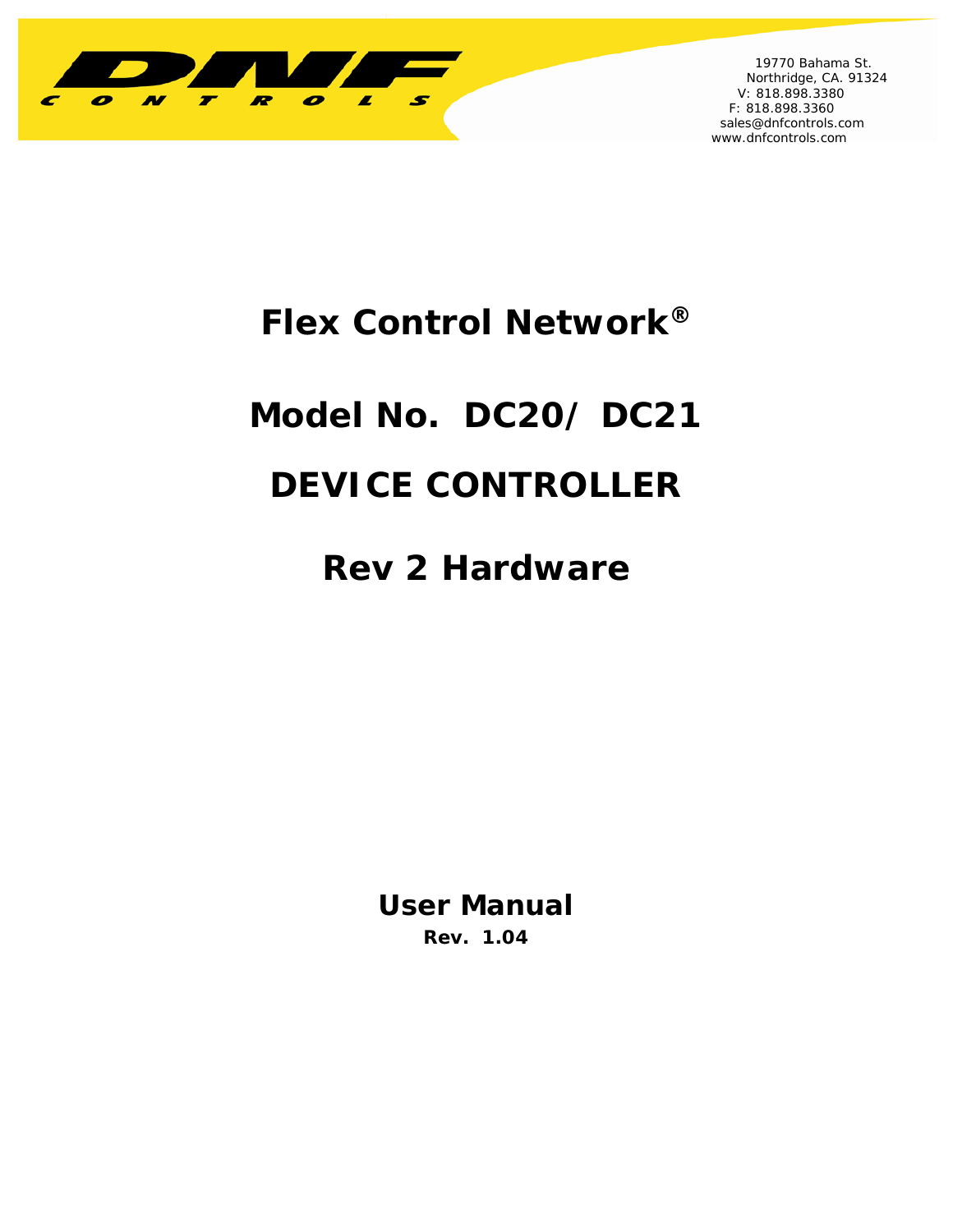### **Table of Content**

| 1.        |                                         |  |
|-----------|-----------------------------------------|--|
| Α.        |                                         |  |
| <b>B.</b> |                                         |  |
| 2.        |                                         |  |
| 3.        |                                         |  |
| 4.        |                                         |  |
| Α.        |                                         |  |
| <b>B.</b> |                                         |  |
| C.        |                                         |  |
| D.        |                                         |  |
| 5.        |                                         |  |
| Α.        |                                         |  |
| Β.        |                                         |  |
| C.        |                                         |  |
| D.        |                                         |  |
| 6.        |                                         |  |
| Α.        |                                         |  |
| Β.        |                                         |  |
| C.        |                                         |  |
| 7.        |                                         |  |
| Α.        |                                         |  |
| Β.        |                                         |  |
| C.        |                                         |  |
| 8.        |                                         |  |
| 9.        |                                         |  |
| 10.       |                                         |  |
| 11.       | CONFIGURE GPIS FOR DRY/WET OPERATION 25 |  |
| 12.       |                                         |  |
| 13.       |                                         |  |
| 14.       |                                         |  |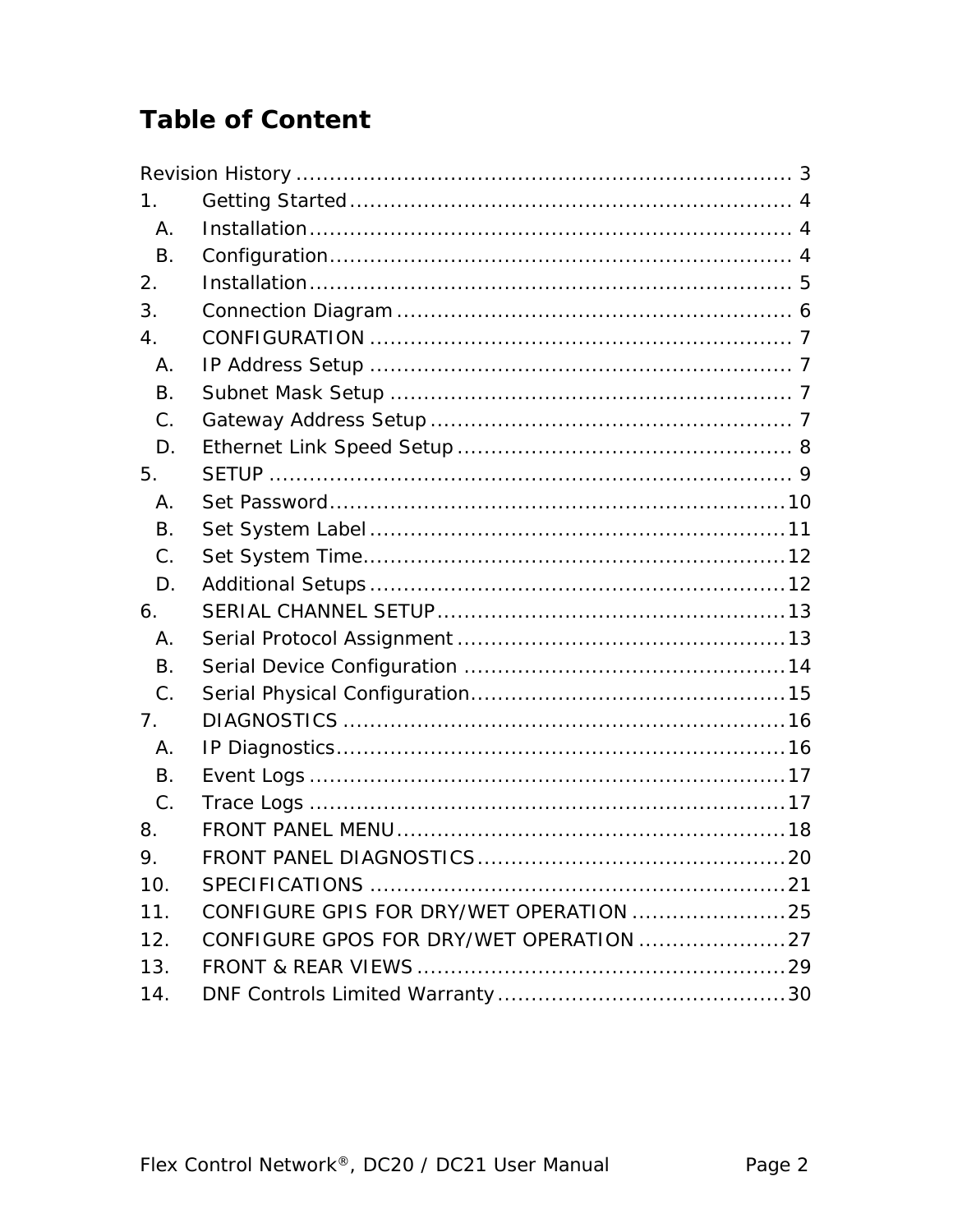## **Revision History**

| 101205 |      | 1.00 Original Document.              |
|--------|------|--------------------------------------|
| 082107 | 1.01 | Changed to Rev B hardware.           |
| 081409 |      | 1.02 Changed to Rev 2 hardware       |
| 042612 |      | 1.03 Updated connection diagram      |
| 061212 | 1.04 | Added GPI and GPO WET / DRY sections |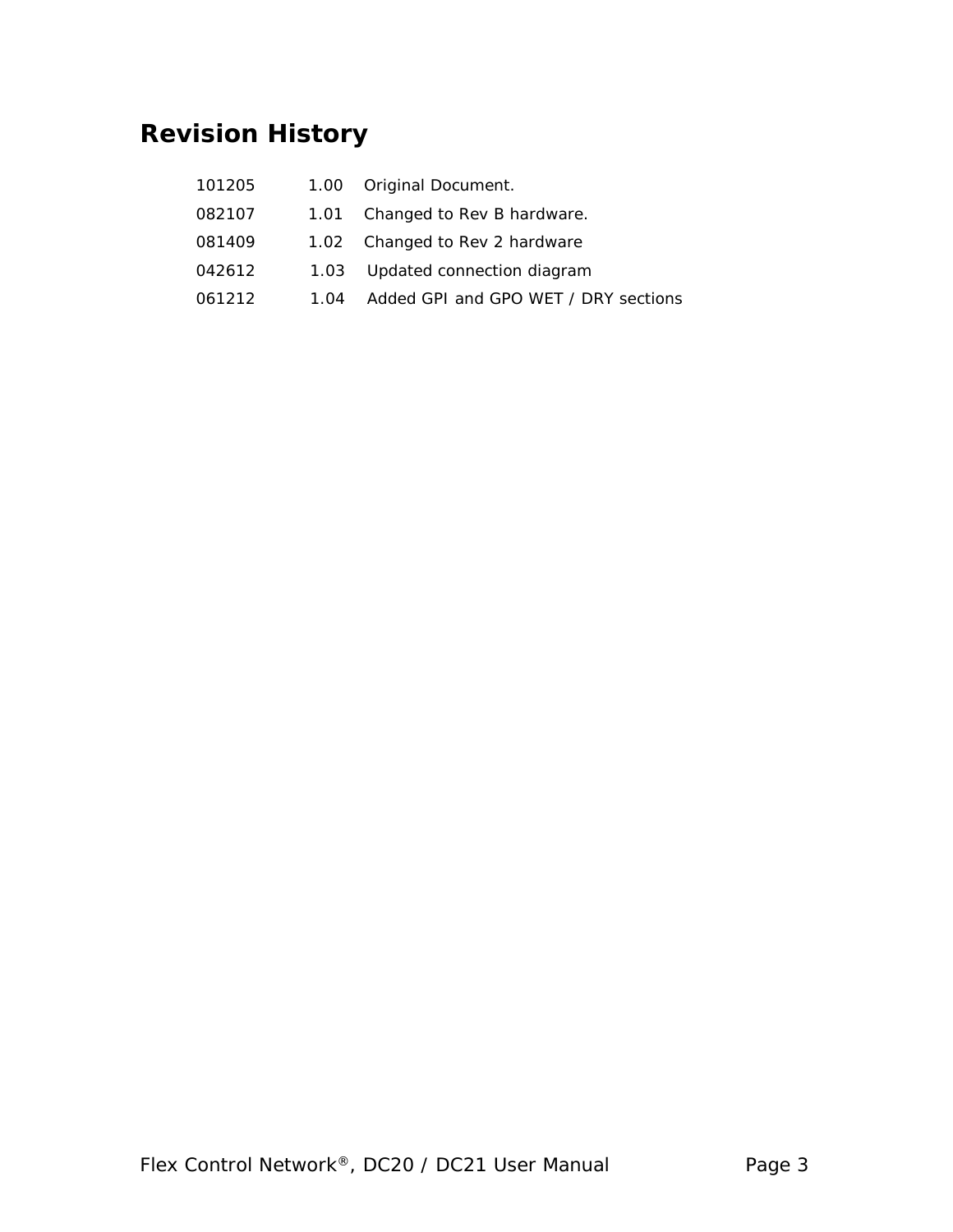### **1. Getting Started**

### **A.Installation**

Install the DC20 Device Controller per instructions in the INSTALLATION and CONFIGURATION sections. This step is required only after initial installation.

This step will accomplish the following:

- a) Physically install and wire the DC20.
- b) Enter the IP, Subnet, and Gateway addresses and select the desired Ethernet speed.

#### **B.Configuration**

Configure the DC20 per instructions in the SETUP section.

This step is required after initial installation. This step may be performed at any time, as required.

This step will accomplish the following:

- a) Set user selected password.
- b) Set the system label to uniquely identify this DC20 Device Controller.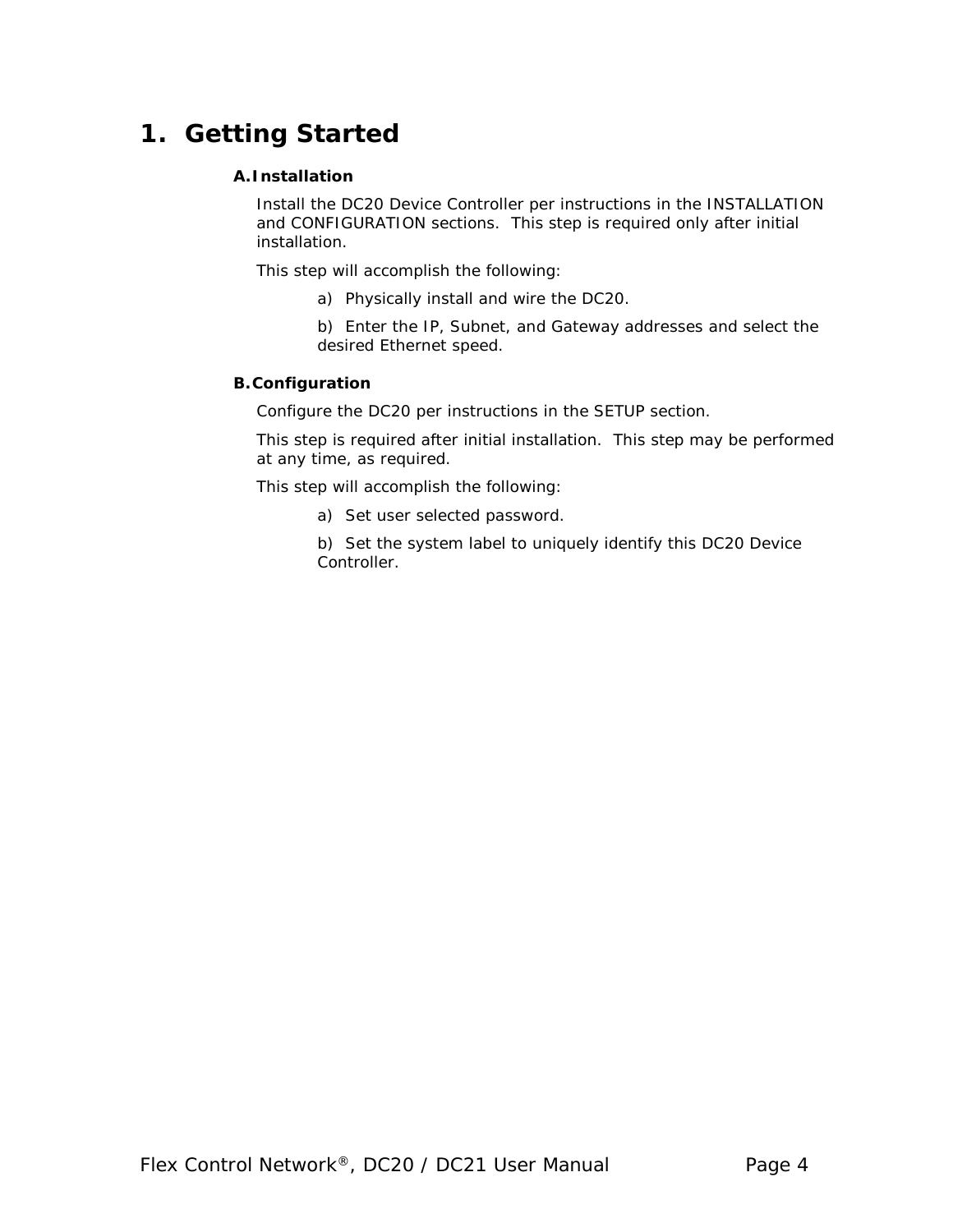### **2. Installation**

#### **CAUTION**

Do NOT apply AC voltage to power supply, and then connect power supply to DC20 Device Controller. Component damage may occur.

- 1) Connect Cat 5 cable to DC20 connector labeled "E-NET #1". Connect other end of Cat 5 cable to customer supplied Ethernet hub.
- 2) Plug one end of a standard 9-conductor, RS422 serial cable into the Serial Port #1 connector on the rear of the DC20.
- 3) Plug the other end of the 9-conductor, RS422 serial cable into the remote control connector on the VTR, DDR, or Video Server. Repeat steps 2 and 3 for each serial port to be used for machine control.
- 4) Connect facility video reference to REF video connector on rear of DC20. This is required for accurate play timing.
- 5) Connect facility time-of-day LTC to LTC Input Connector on rear of DC20. This is required for accurate gang synchronization.
- 6) Connect power supply DB9 female connector to DC20 connector labeled "POWER".
- 7) Connect female side of power cable to supplied power supply.
- 8) Connect male side of power cable to AC voltage, 100 240.
- 9) Push DC20 power switch, located on front panel, to ON position. The "O" on the power switch is the OFF position.
- 10) Front panel LEDs will flash during power up. When power up and system initialization completes, the front panel LEDs will turn off and the front panel display will show Model Number and Software Version. Allow 25 seconds for power up and system initialization to complete.

No connection is required to the DIAGNOSTIC or VGA connectors on the rear of the DC20.

#### **CAUTION**

Do NOT apply AC voltage to power supply, then hot plug power supply to DC20 Device Controller. Component damage may occur.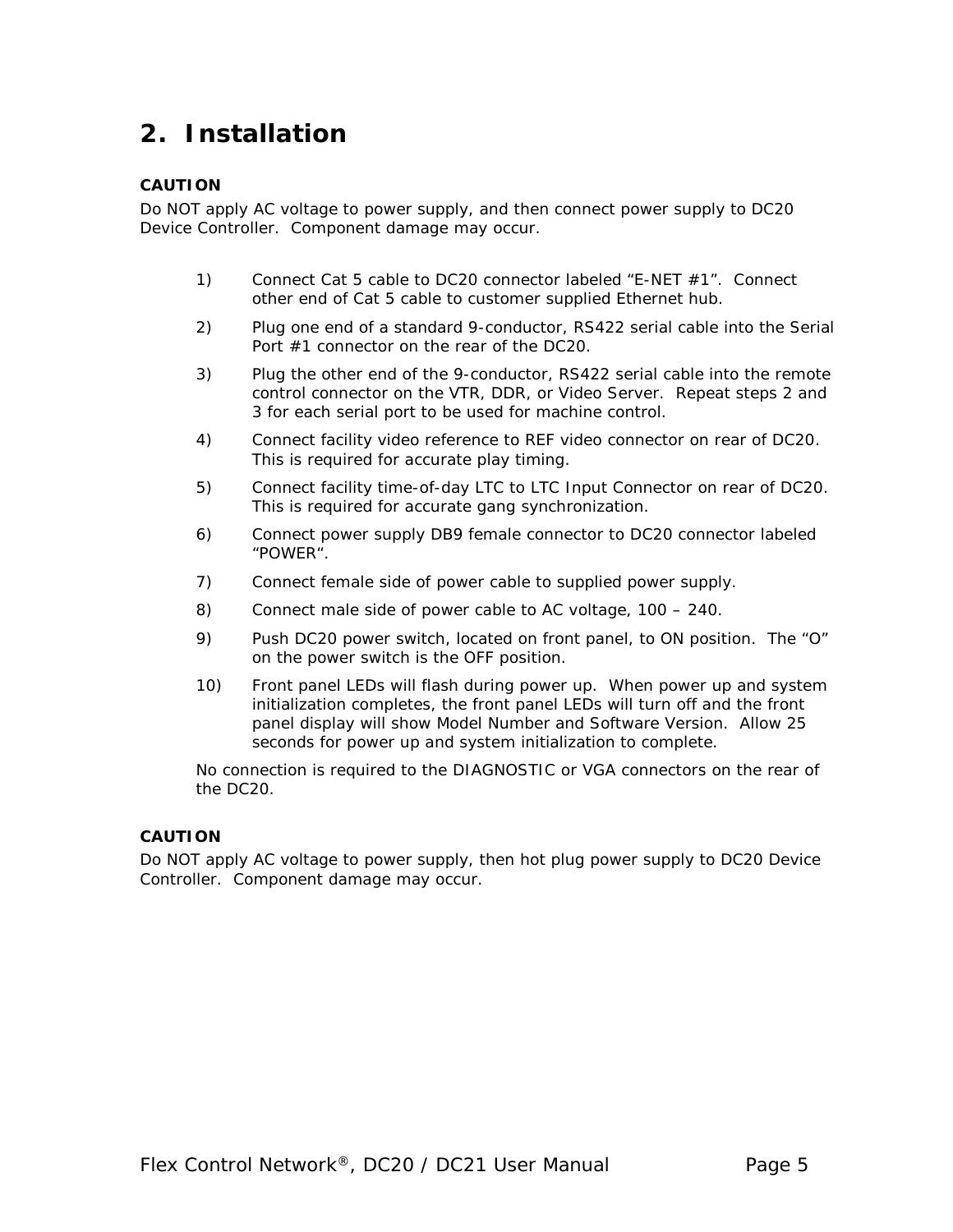### **3. Connection Diagram**

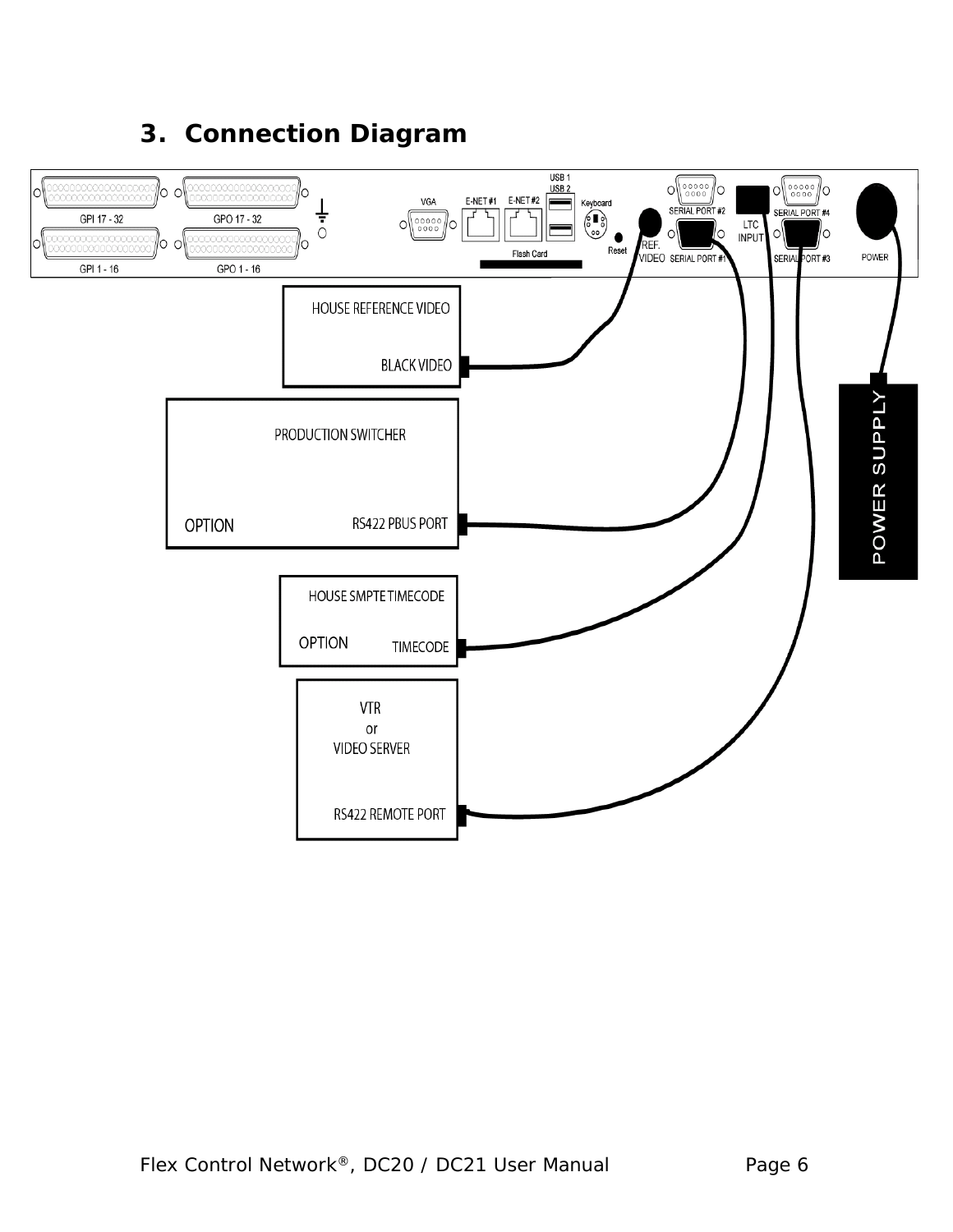### **4. CONFIGURATION**

Configuration is required after initial installation.

### **A.IP Address Setup**

- 1) On the DC20 front panel, use  $\bigwedge^{\mathbf{\downarrow}}$  keys to select "Current IP".
- 2) Press ENTER key. Display will show current IP address with cursor in far left column.
- 3) Use the  $\bigwedge^{\mathbf{\downarrow}}$  keys to change number.

Use  $\leftarrow \rightarrow$  keys to move cursor position.

4) Press ENTER to save new IP address.

OR

Press ESC to exit without saving.

NOTE- New IP Address will take effect on next power up.

### **B.Subnet Mask Setup**

- 1) On the DC20 front panel, use  $\bigwedge^{\mathbf{\downarrow}}$  keys to select "Current Mask".
- 2) Press ENTER key. Display will show current Subnet Mask with cursor in far left column.
- 3) Use the  $\bigwedge^{\mathbf{\downarrow}}$  keys to change number.

Use  $\leftarrow \rightarrow$  keys to move cursor position.

4) Press ENTER to save new Subnet Mask.

OR

Press ESC to exit without saving.

NOTE- New Subnet Mask will take effect on next power up.

### **C.Gateway Address Setup**

- 1) On the DC20 front panel, use  $\bigwedge^{\mathbf{\downarrow}}$  keys to select "Current Gateway".
- 2) Press ENTER key. Display will show current Gateway address with cursor in far left column.
- 3) Use the  $\bigwedge^{\mathbf{\downarrow}}$  keys to change number.

Use  $\leftarrow \rightarrow$  keys to move cursor position.

4) Press ENTER to save new Gateway address.

OR

Press ESC to exit without saving.

NOTE- New Gateway Address will take effect on next power up.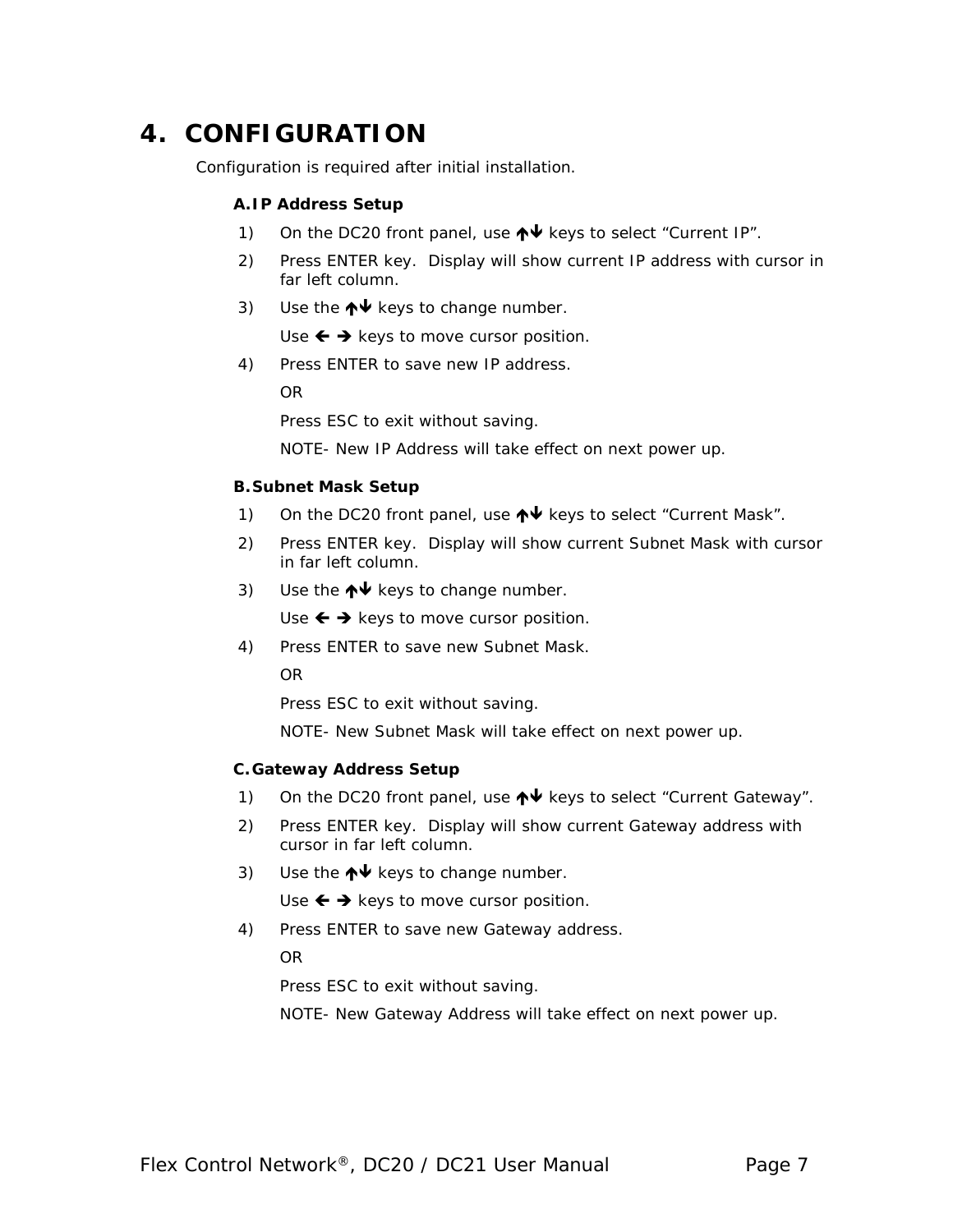### **D.Ethernet Link Speed Setup**

- 1) On the DC20 front panel, use  $\bigwedge^{\mathbf{\downarrow}}$  keys to select "Ethernet Status".
- 2) Press ENTER key. Display will show current speed selection.
- 3) Use the  $\bigwedge^{\mathord{\text{\rm \#}}}\mathord{\text{\rm key}}$  to change selection. Select AUTO to use highest available speed. Select 10Mbs for long Ethernet cable runs.
- 4) Press ENTER to save new IP address. OR

Press ESC to exit without saving.

NOTE- New Ethernet speed selection will take effect immediately.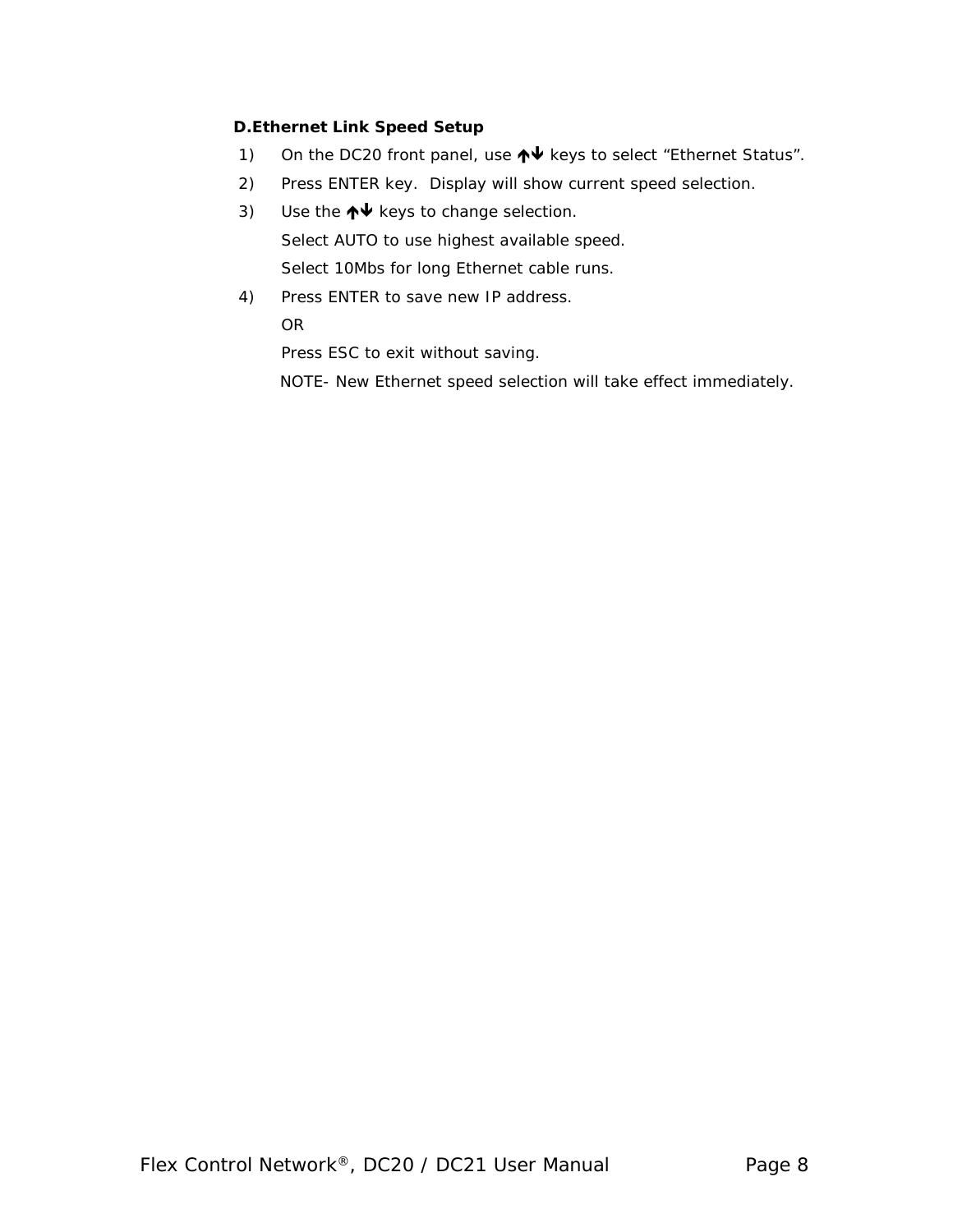### **5. SETUP**

Setup is required after initial installation. This step may be performed at any other time, as required.

Setup is performed using a computer running an off-the-shelf web browser such as "Microsoft Internet Explorer" or "Netscape". Connect the CAT5 cable from the computer to the same Ethernet hub that the DC20 Device Controller is connected to.

After launching the web browser, enter the IP address of the DC20 to be setup. The DC20 Home Page will be displayed.

| NTROI                                                    | <b>Flex Control Network ™</b> |                                            | Model NO: DC20<br>Software Ver: 4.0<br><b>Serial Ports: 4</b><br>Protocol Assignment GPI GPO Event Monitoring | System | Serial NO: 500299<br>Label: 10.239<br>GPI/GPO: 8/8 | Logout |
|----------------------------------------------------------|-------------------------------|--------------------------------------------|---------------------------------------------------------------------------------------------------------------|--------|----------------------------------------------------|--------|
| IP Configuration<br>IP Address<br>Subnet Mask<br>Gateway |                               | 192.168.10.239<br>255.255.255.0<br>0.0.0.0 |                                                                                                               |        |                                                    |        |
| goahead<br><b>WEBSERVER</b>                              | s<br>RTC/MLTnet               |                                            |                                                                                                               |        |                                                    |        |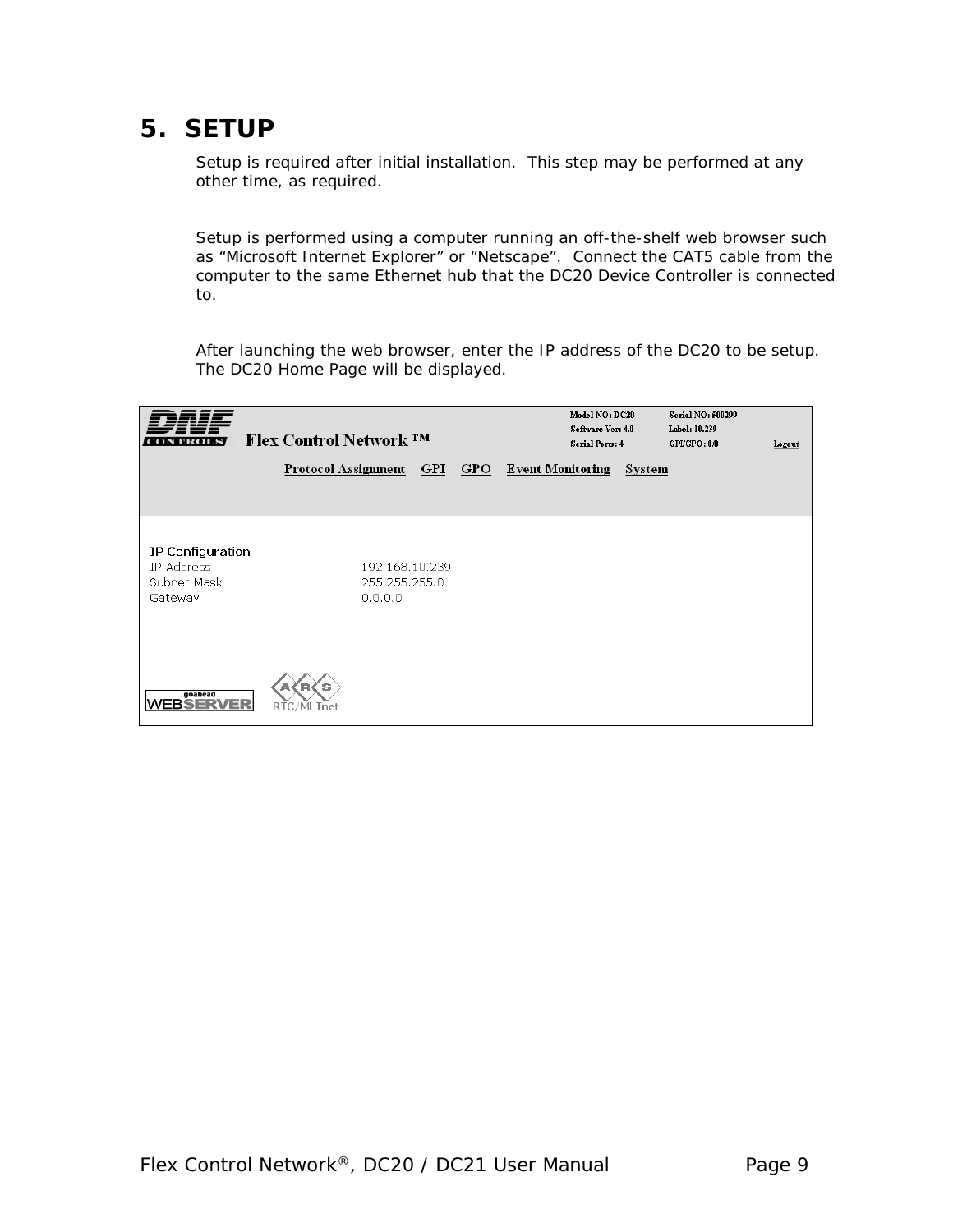#### **A.Set Password**

The default password, when shipped from the factory, is "controls", all lower case. The password is used to access all configuration screens.

#### Using the web browser-

- 1) From the DC20 Home Page, click on the "System" link. The System page will be displayed.
- 2) Click on "Set Password". The Set Password page will be displayed.

| <b>Flex Control Network TM</b><br>Protocol Assignment GPI GPO Event Monitoring                                                                                                                                     | Model NO: DC20<br>Software Ver: 4.0<br><b>Serial Ports: 4</b><br>System | Serial NO: 500299<br>Label: 10.239<br>GPUGPO: 8/8<br>Logout |
|--------------------------------------------------------------------------------------------------------------------------------------------------------------------------------------------------------------------|-------------------------------------------------------------------------|-------------------------------------------------------------|
| Set Password<br>• Password must be between 5 & 10 characters.<br>• Password may only contain characters A-Z and 0 - 9.<br>• Password cannot contain special characters or spaces.<br>• Password is case-sensitive. |                                                                         |                                                             |
| Old Password:<br>New Password:<br>Verify New Password:<br>Cancel<br>Save                                                                                                                                           |                                                                         |                                                             |

3) In the "Old password" entry box, enter the current password.

Note- When shipped from the factory, the default password is "controls", all lower case.

- 4) Enter the new password in the "New Password" entry box.
- 5) Enter the new password in the "Verify New Password" entry box.
- 6) Click on "Save" to save the new password.

OR, click on "Cancel" to exit without changing passwords.

Note- If the "New Password" entry and the "Verify New Password" entry do not match, an error will be displayed.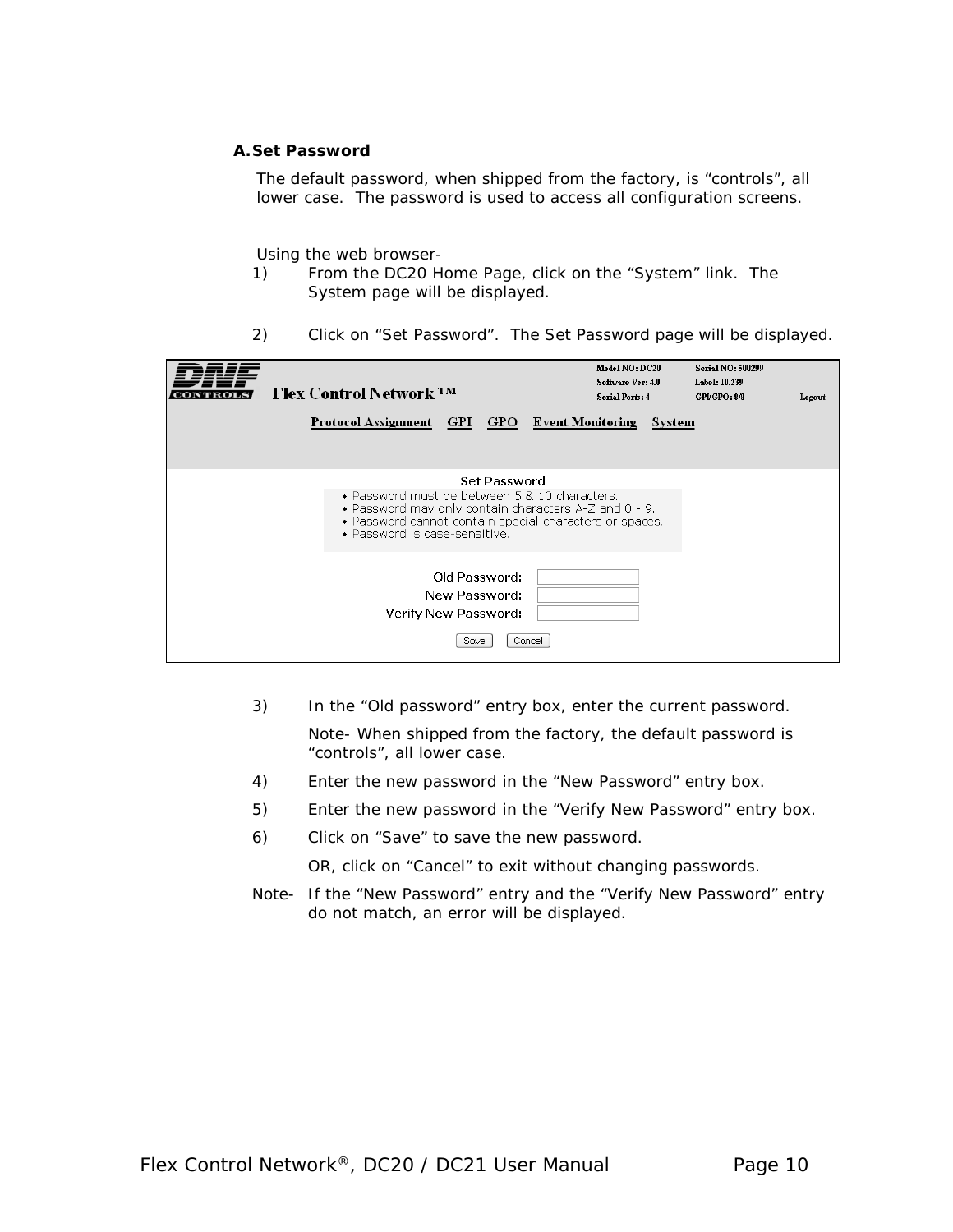### **B.Set System Label**

The System Label is used to uniquely identify a DC20. This name is associated with the IP address.

Using the web browser-

- 1) From the DC20 Home Page, click on the "System" link. The System page will be displayed.
- 2) Click on "Set System Label". The Set System Label page will be displayed.

| VTROI | <b>Flex Control Network TM</b><br>Protocol Assignment GPI GPO Event Monitoring                                                | Model NO: DC20<br>Software Ver: 4.0<br><b>Serial Ports: 4</b><br>System | Serial NO: 500299<br>Label: DC20<br>GPLGPO: 8/8<br>Logout |
|-------|-------------------------------------------------------------------------------------------------------------------------------|-------------------------------------------------------------------------|-----------------------------------------------------------|
|       | Set System Label<br>• Label may contain any alpha, numeric, or special characters.<br>• Max length of label is 16 characters. |                                                                         |                                                           |
|       | System label:<br>DC <sub>20</sub><br>DC20<br>New System Label:<br>Cancel<br>Save                                              |                                                                         |                                                           |

- 3) Enter any name made up of letters, numbers, or special characters, up to 16 characters.
- 4) Click on "Save" to save the name entered in step 3).

**OR**, click on "Cancel" to exiting without changing the System Label.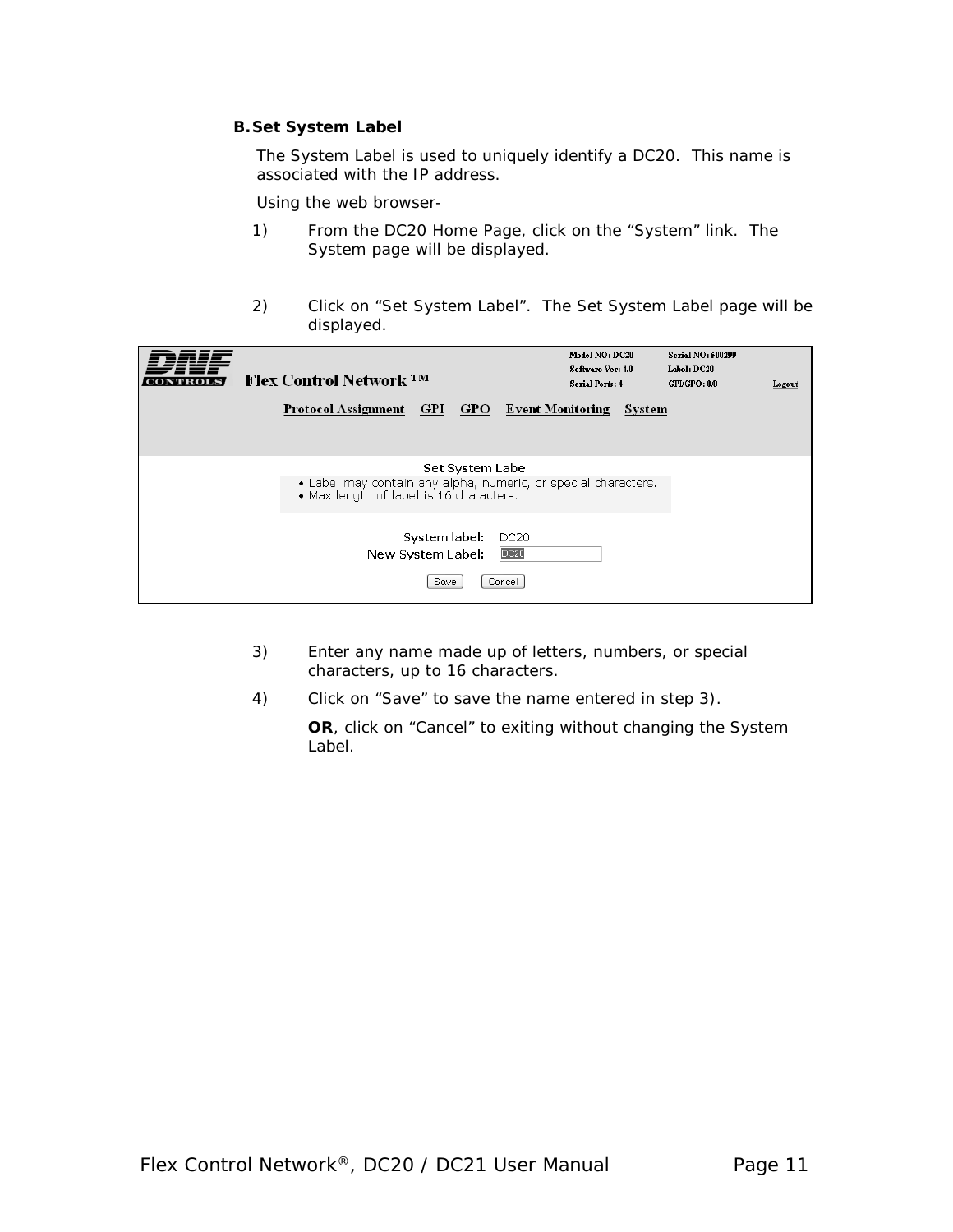### **C.Set System Time**

The system time is only used for error and event time stamping.

Using the web browser-

- 1) From the DC20 Home Page, click on the "System" link. The System page will be displayed.
- 2) Click on "Set System Time". The Set System Time page will be displayed.

| VTROI | <b>Flex Control Network ™</b><br><b>Protocol Assignment</b> |                                                              | <u>GPIGPO</u>                                                                                                                 | Model NO: DC20<br>Software Ver: 4.0<br>Serial Ports: 4<br><b>Event Monitoring</b> | System | Serial NO: 500299<br>Label: DC20<br>GPI/GPO: 8/8 | Logout |
|-------|-------------------------------------------------------------|--------------------------------------------------------------|-------------------------------------------------------------------------------------------------------------------------------|-----------------------------------------------------------------------------------|--------|--------------------------------------------------|--------|
|       |                                                             | Current<br>Time:<br>Year<br>2007 $\vee$<br>Hour<br>$14 \vee$ | Set System Time<br>August / 21 /<br>2007 14:41:49<br>Month<br>$\checkmark$<br>August<br>Min.<br>$41 \times$<br>Save<br>Cancel | Day<br>$21 \times$<br>Sec.<br>49 $\vee$                                           |        |                                                  |        |

- 3) Using the drop down menus, set the current date and time.
- 4) Click on "Save" to save the entered date and time.

**OR**, click on "Cancel" to exit without saving.

#### **D.Additional Setups**

No additional setups are required in "Event Diagnostic" or "System Maintenance" for normal operation. The LOGOUT link is used to log out of the DC20 thereby disallowing any changes that are password protected.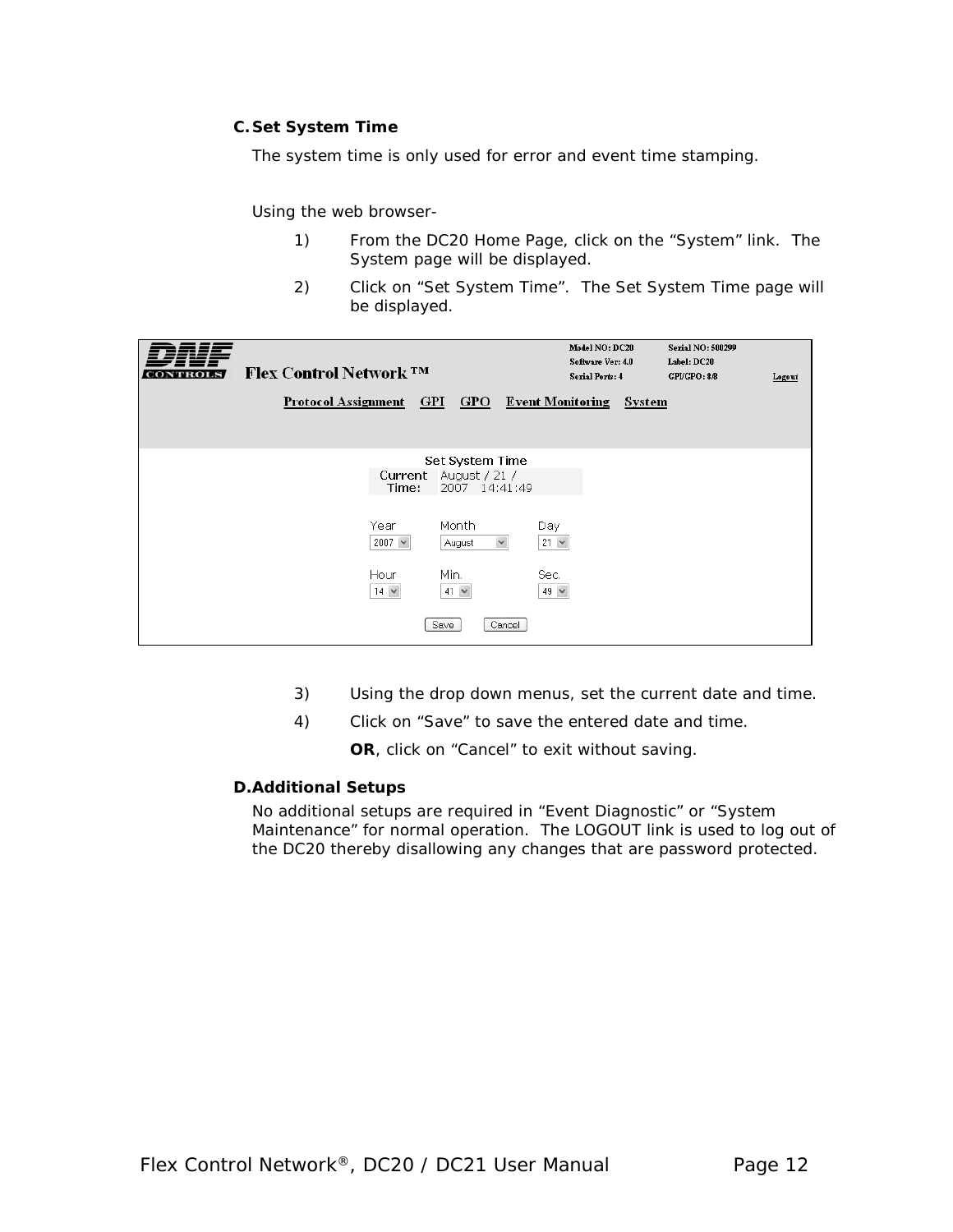### **6. SERIAL CHANNEL SETUP**

Serial Channel Setup is required after initial installation. This step may be performed at any other time, as required.

Serial Channel Setup is performed using a computer running an off-the-shelf web browser such as "Microsoft Internet Explorer" or "Netscape". Connect the CAT5 cable from the computer to the same Ethernet hub that the DC20 Device Controller is connected to.

- a. After launching the web browser, enter the IP address of the DC20 to be setup. The DC20 Home Page will be displayed.
- b. Click on the "Protocol Assignment" link at the top of the page. The Protocol Assignment Table will be displayed.

|                                |                                                                                                                                                                                                                                                                                                                                                                                                                                                                                                                                                                                                                                                                                           | <b>Flex Control Network TM</b>                                                                                  |              |  |  |                                       | Model NO: DC20<br>Software Ver: 4.0<br>Serial Ports: 4 |                        | <b>Serial NO: 500299</b><br>Label: DC20<br>GPUGPO: 8/8 |            | Legeut        |
|--------------------------------|-------------------------------------------------------------------------------------------------------------------------------------------------------------------------------------------------------------------------------------------------------------------------------------------------------------------------------------------------------------------------------------------------------------------------------------------------------------------------------------------------------------------------------------------------------------------------------------------------------------------------------------------------------------------------------------------|-----------------------------------------------------------------------------------------------------------------|--------------|--|--|---------------------------------------|--------------------------------------------------------|------------------------|--------------------------------------------------------|------------|---------------|
|                                | <b>Protocol Assignment</b><br><b>GPI</b><br><b>GPO</b> Event Monitoring                                                                                                                                                                                                                                                                                                                                                                                                                                                                                                                                                                                                                   |                                                                                                                 |              |  |  |                                       |                                                        | System                 |                                                        |            |               |
|                                |                                                                                                                                                                                                                                                                                                                                                                                                                                                                                                                                                                                                                                                                                           |                                                                                                                 |              |  |  |                                       |                                                        |                        |                                                        |            |               |
|                                | <b>Protocol Assignment</b><br>• Function licenses and allowed control functions are as follows:<br>. For Playout Devices:<br>■ Basic License: Basic Control<br>Clip Control License: Basic Control, Clip Control<br>Playlist License: Basic Control, Clip Control, Playlist Control<br>Station Playout License: Basic Control, Clip Control, Playlist Control,<br>Master Control, Ingest Record Control, Ingest Review<br>. For Router Devices:<br>Router Control<br>⊙ For Graphic Devices:<br>Graphics Control<br>• Use Device Confia -> Edit to edit Control Function (if applicable).<br><b>Edit Protocol Assignment Table</b><br>Last Updated: August / 21 / 2007 14:42:48<br>Refresh |                                                                                                                 |              |  |  |                                       |                                                        |                        |                                                        |            |               |
|                                |                                                                                                                                                                                                                                                                                                                                                                                                                                                                                                                                                                                                                                                                                           | Channel Physical Connector Channel Label Control Protocol Control Function Device Config PHY Config Definitions |              |  |  | PROTOCOL ASSIGNMENT TABLE             |                                                        |                        |                                                        |            | <b>Status</b> |
|                                |                                                                                                                                                                                                                                                                                                                                                                                                                                                                                                                                                                                                                                                                                           |                                                                                                                 |              |  |  |                                       |                                                        |                        |                                                        |            |               |
| $\mathbf{1}$<br>$\overline{2}$ | Serial 1<br>Serial 2                                                                                                                                                                                                                                                                                                                                                                                                                                                                                                                                                                                                                                                                      | Nexio Ch1<br>Nexio Ch <sub>2</sub>                                                                              | nxio<br>nxio |  |  | Clip Control<br>Clip Control          | View<br>View                                           | Edit View<br>Edit View | Edit<br>Edit                                           | N/A<br>N/A | Stop<br>Stop  |
| 3                              | Serial 3                                                                                                                                                                                                                                                                                                                                                                                                                                                                                                                                                                                                                                                                                  | Nexio Ch3                                                                                                       | nxio         |  |  | Clip Control                          | View                                                   | Edit View              | Edit                                                   | N/A        | Plav          |
| $\overline{a}$                 | Serial 4                                                                                                                                                                                                                                                                                                                                                                                                                                                                                                                                                                                                                                                                                  | Nexio Ch4                                                                                                       | nxio         |  |  | Clip Control                          | View                                                   | Edit View              | Edit                                                   | N/A        | No Comm       |
| Protocols:                     | List of licensed protocols and functions:<br>odet, sony, nxio, pbus,<br>Functions:<br>Clip Management.<br>vdcp. odlt. menu.                                                                                                                                                                                                                                                                                                                                                                                                                                                                                                                                                               |                                                                                                                 |              |  |  |                                       |                                                        |                        |                                                        |            |               |
|                                |                                                                                                                                                                                                                                                                                                                                                                                                                                                                                                                                                                                                                                                                                           |                                                                                                                 |              |  |  | <b>Edit Protocol Assignment Table</b> |                                                        |                        |                                                        |            |               |

#### **A.Serial Protocol Assignment**

1) Click on "Edit Protocol Assignment Table". An editable version of the table will be displayed.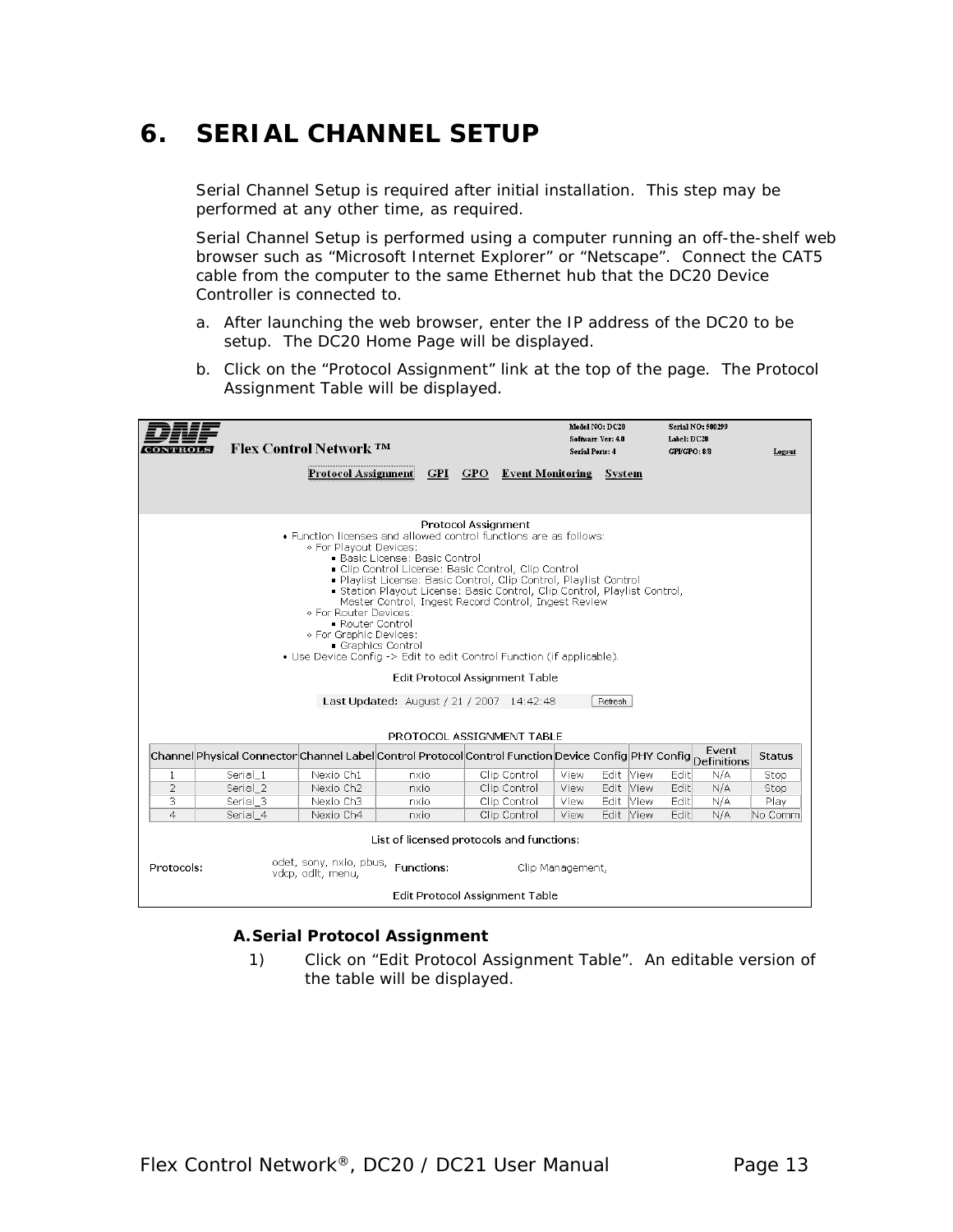| <b>CONTROLS</b> | <b>Flex Control Network ™</b> |              |                             |                           | Model NO: DC20<br>Software Ver: 4.0<br>Serial Ports: 4 |              | <b>Serial NO: 500299</b><br>Label: DC20<br>GPI/GPO: 8/8 | Logout |
|-----------------|-------------------------------|--------------|-----------------------------|---------------------------|--------------------------------------------------------|--------------|---------------------------------------------------------|--------|
|                 |                               |              | Protocol Assignment GPI GPO |                           | <b>Event Monitoring</b>                                | System       |                                                         |        |
|                 |                               |              |                             |                           |                                                        |              |                                                         |        |
|                 |                               |              |                             | PROTOCOL ASSIGNMENT TABLE |                                                        |              |                                                         |        |
|                 |                               | Channel#     | Physical<br>Connector       | Channel Label             | <b>Currently Licensed</b><br><b>Control Protocol</b>   |              |                                                         |        |
|                 |                               | $\mathbf{1}$ | Serial_1                    | Nexio Ch1                 | nxio                                                   | $\checkmark$ |                                                         |        |
|                 |                               | 2            | Serial_2                    | Nexio Ch2                 | nxio                                                   | $\checkmark$ |                                                         |        |
|                 |                               | 3            | Serial_3                    | Nexio Ch3                 | nxio                                                   | $\checkmark$ |                                                         |        |
|                 |                               | 4            | Serial_4                    | Nexio Ch4                 | nxio                                                   | $\checkmark$ |                                                         |        |
|                 |                               |              |                             | <b>Back</b><br>Save       |                                                        |              |                                                         |        |

- 2) For each channel, enter a channel identifier (up to 20 characters) in the "Channel Label" box.
- 3) For each channel, select from the Licensed Control Protocol drop down menu.
- 4) Click on "SAVE" to save the entered values OR

Click on "BACK" to exit without saving entered values.

### **B.Serial Device Configuration**

- 1) Click on the "Protocol Assignment" link at the top of the page. The Protocol Assignment Table will be displayed.
- 2) Click on "Edit" field under the "Device Configuration". An edit widow will be displayed.

|    | PROTOCOL ASSIGNMENT TABLE |                     |                              |                            |                                                                |                           |                                 |                     |
|----|---------------------------|---------------------|------------------------------|----------------------------|----------------------------------------------------------------|---------------------------|---------------------------------|---------------------|
| Ch | Channel<br>Label          | Control<br>Protocol | Control<br><b>Function</b>   | Device Internal<br>Latency | Preroll Delay                                                  | Extended<br><b>IDs</b>    | <b>TSO</b><br><b>PLUS</b>       | TSO<br><b>MINUS</b> |
|    | Nexio Ch1                 | nxio                | $\checkmark$<br>Clip Control | 00<br>100<br>100<br>100    | hourmin sec frame hourmin sec frame<br>00<br>loo<br>100<br>100 | <b>I</b> ⊡Extended<br>IDs | % of<br>PLAY<br>10 <sup>1</sup> | l% of<br>PLAY<br>10 |
|    |                           |                     |                              | Done<br>Save               |                                                                |                           |                                 |                     |

- 3) Click on drop down arrow field under the "Control Functions" field and chose the control functionality (depending on licensed protocols).
- 4) Enter the "Device Latency" (the amount of time the server takes to react to commands, typically 1 to 2 seconds).
- 5) VDCP protocol requires that a channel number be assigned. This is the channel number assigned by the server.
- 6) Check the "Extended IDs" box if the server allows greater than 8 character clip names.
- 7) Enter the "TSO" (tape speed override) value, 25% Maximum.
- 8) Click on "SAVE" to save the entered values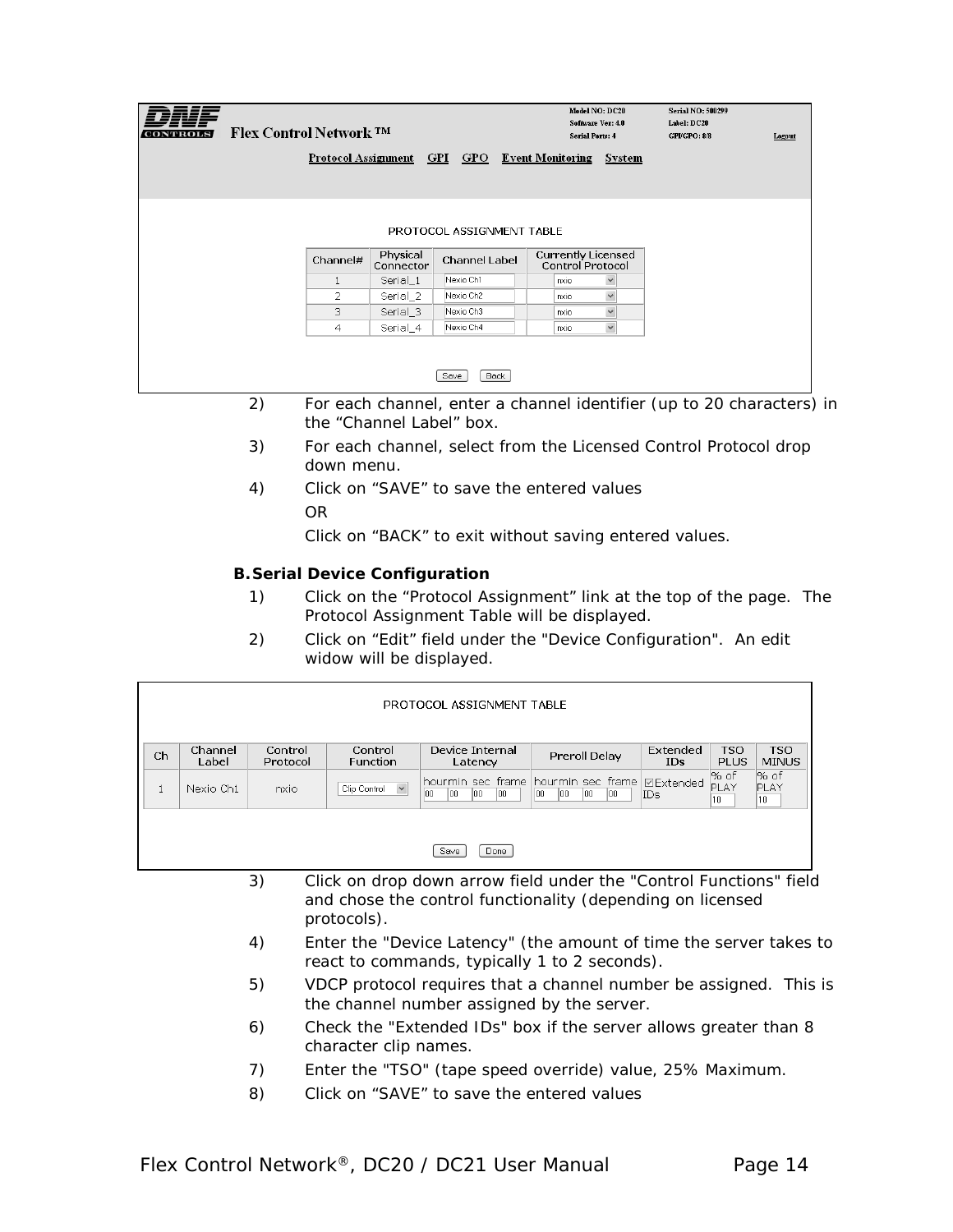OR

Click on "BACK" to exit without saving entered values.

#### **C.Serial Physical Configuration**

- 1) Click on the "Protocol Assignment" link at the top of the page. The Protocol Assignment Table will be displayed.
- 2) Click on "Edit" field under the "PHY Configuration". An edit widow will be displayed.

|              | Serial PHY Configuration |                   |                            |                  |                       |  |  |  |
|--------------|--------------------------|-------------------|----------------------------|------------------|-----------------------|--|--|--|
|              |                          |                   |                            |                  |                       |  |  |  |
|              | Save<br>Done             |                   |                            |                  |                       |  |  |  |
| Channel      | <b>Baud Rate</b>         | Stop Bit          | Parity                     | <b>Char Size</b> | <b>Operation Mode</b> |  |  |  |
| $\mathbf{r}$ | 38400 $\sim$             | $\checkmark$<br>1 | <b>ODD</b><br>$\checkmark$ | $8 - 8$          | CONTROLLER V          |  |  |  |

- 3) Click on drop down arrow field under the "Baud Rate" field and chose the Baud rate for the communications protocol of the device which is connected to the DC20 (typically "38400" for all protocols; Sony, Odet, VDCP, NXIO).
- 4) Click on drop down arrow field under the "Stop Bit" field and chose the number of stop bits for the communications protocol of the device which is connected to the DC20 (typically "1" for all protocols; Sony, Odet, VDCP, NXIO).
- 5) Click on drop down arrow field under the "Parity" field and chose the number of stop bits for the communications protocol of the device which is connected to the DC20 (typically "ODD" for all protocols; Sony, Odet, VDCP, NXIO).
- 6) Click on drop down arrow field under the "Char Size" field and chose the number of data bits for the communications protocol of the device which is connected to the DC20 (typically "8" for all protocols; Sony, Odet, VDCP, NXIO).
- 7) Click on drop down arrow field under the "Operation Mode" field and chose the mode of operation for the communications protocol of the device which is connected to the DC20 (typically "CONTROLLER" for all protocols; Sony, Odet, VDCP, NXIO).
- 8) Click on "SAVE" to save the entered values OR

Click on "BACK" to exit without saving entered values.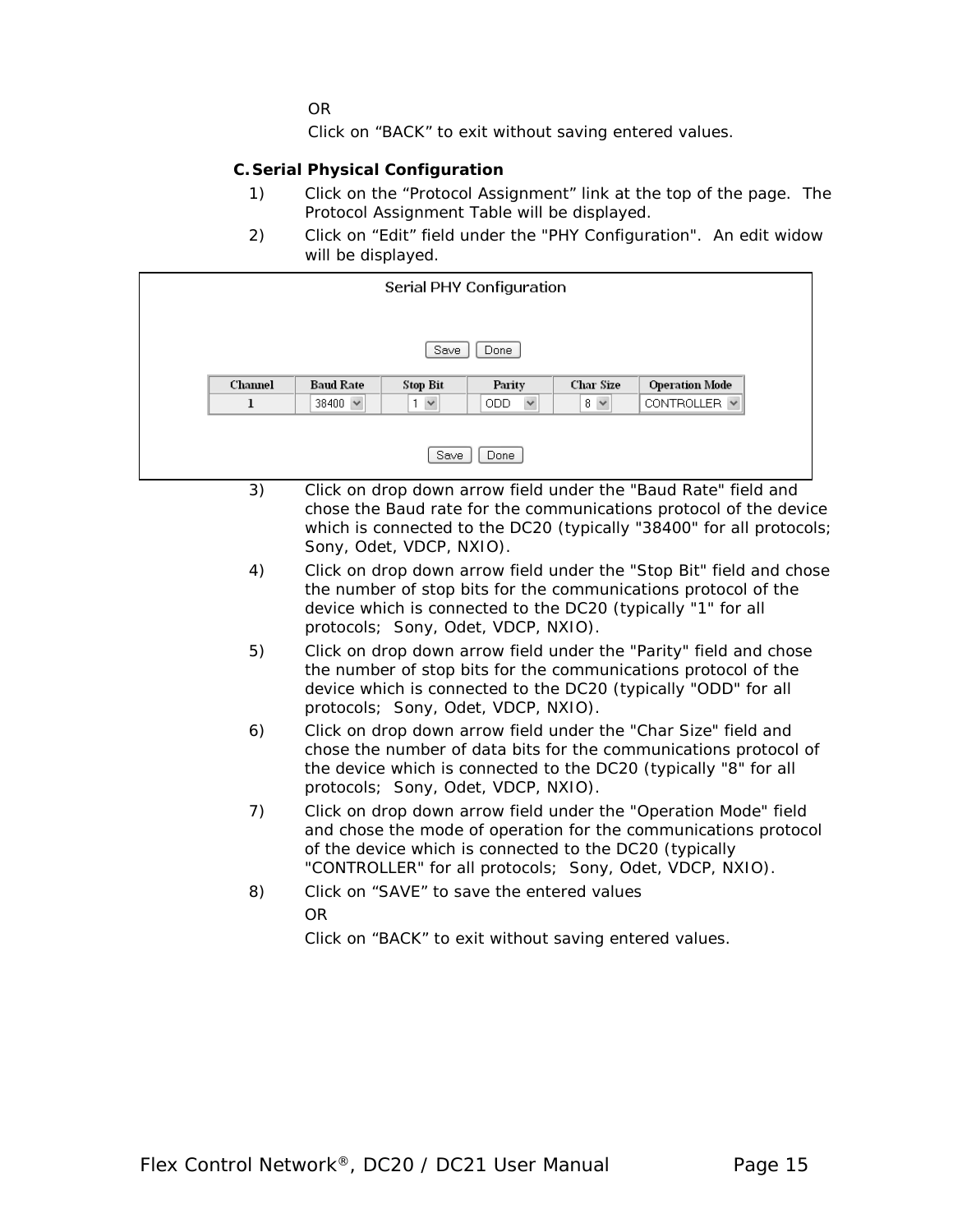### **7. DIAGNOSTICS**

Diagnostics provides a quick and easy method to test and validate system operation of the DC20. Use diagnostics to confirm Ethernet connection to the CP20 control panel.

Launch the web browser on the computer connected through an Ethernet hub to the DC20. Most off-the-shelf web browsers, like Microsoft Internet Explorer or Netscape, may be used.

### **A.IP Diagnostics**

- a. Enter the IP address of the DC20 to be checked. The DC20 Home Page will be displayed.
- b. Click on the "System" link. The System page will be displayed.
- c. Click on the "Diagnostics" link. The Diagnostic page will be displayed.
- d. Click on the "IP Diagnostics" link. The IP Diagnostic page will be displayed.
- e. The display will show one IP Address entry box. Click" Add Entry" or "Remove New Entry"to add or remove IP entry boxes as needed. One entry box is required for each IP address.
- f. Manually enter the IP address (es) of the DC20 to test.
- g. Click "Check All" to check the status of all displayed DC20 addresses. OR

Click the check box to check the status of a specific DC20.

h. Click the "Check" button to start the test

OR

Click "Cancel" to abort the IP Diagnostic test.

i. After all selected DC20 s have been tested, the results will be displayed.

Click on "Back" to return to the previous page.

OR

Click on "Refresh" to recheck the status of the displayed IP addresses.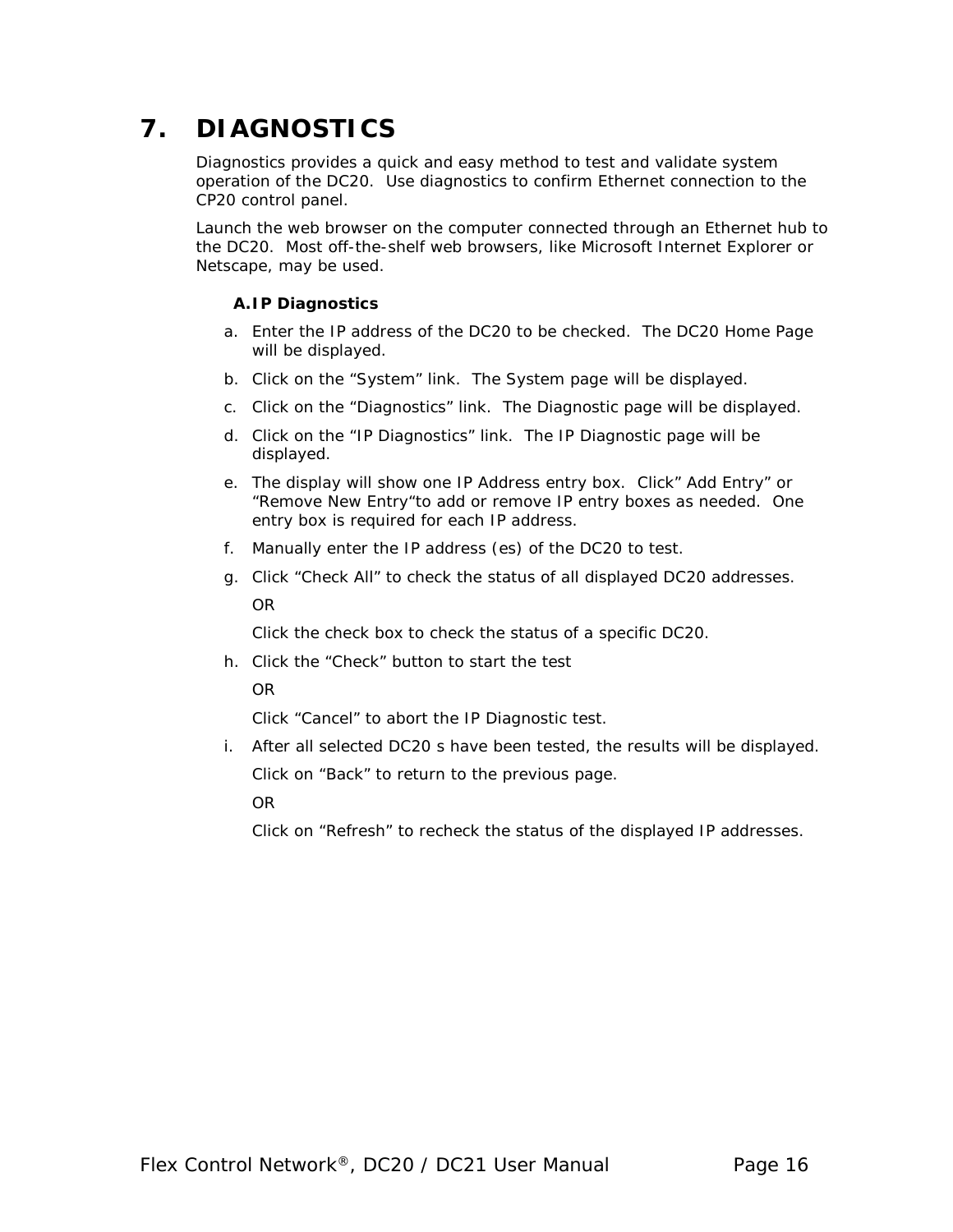### **B.Event Logs**

The display will show a list of fourteen files. There are two files for each day of the week. Each file has the capacity of about 2 Megs of data. When the first file gets full the system starts recording to the second file. If the second file were to get full the system will start recording back on the first file overwriting the previous data. At midnight the system starts recording on the next day's file overwriting any previous data. It is up to the operator to back-up these files if they need to be retained for any reason.

- a. Enter the IP address of the DC20 to be checked. The DC20 Home Page will be displayed.
- b. Click on the "System" link. The System page will be displayed.
- c. Click on the "System Maintenance" link. The System Maintenance page will be displayed.
- d. Click on the "View Event Logs" link. The "Event Log File List" page will be displayed. The display will show a list of fourteen files.
- e. Click the radio button to select the file you want to view and then click the "View File" button to view the file.
- f. Click the back button to return to the "Event Log File List"
- g. To save a file to the PC that is running the Browser Program, Right Click on the file name and follow the "Windows" instruction as to where to save the file.

### **C.Trace Logs**

These files are for diagnosing specific problems under the direction of the DNF customer support person. The person will direct you as to which traces to activate and how to retrieve the file for factory review.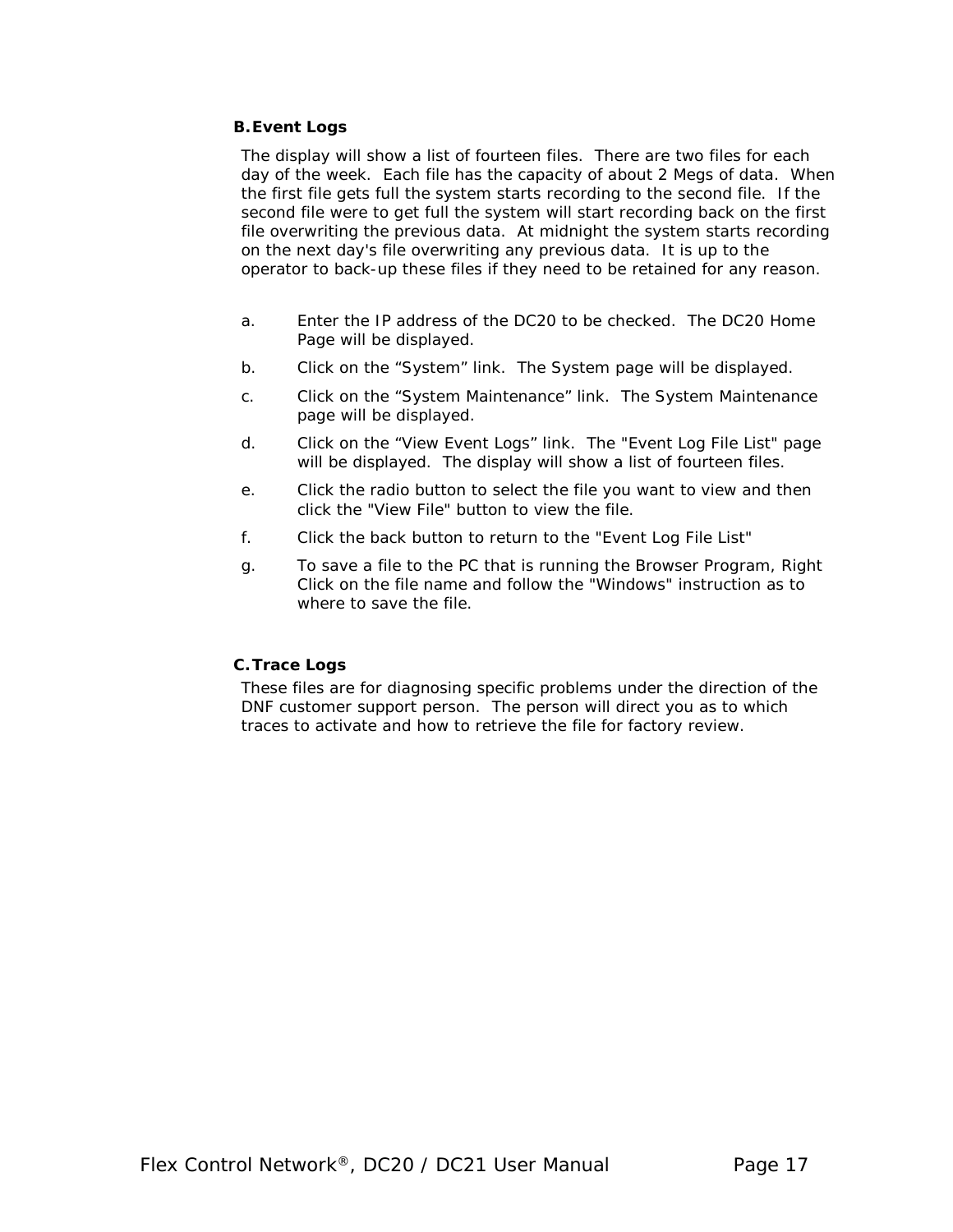### <span id="page-17-0"></span>**8. FRONT PANEL MENU**

| <b>Menu</b><br>Item#     |                                     | <b>Menu Item</b>               | <b>Notes</b>                                                                                                                                                                                                                                                                         |
|--------------------------|-------------------------------------|--------------------------------|--------------------------------------------------------------------------------------------------------------------------------------------------------------------------------------------------------------------------------------------------------------------------------------|
| $\uparrow$ or $\uparrow$ | $\leftarrow$ or                     | $\rightarrow$                  |                                                                                                                                                                                                                                                                                      |
| 1                        | Model Number<br>Version             | n/a                            | Displays Model Number & Software Version                                                                                                                                                                                                                                             |
| $\overline{2}$           | <b>GPIOS</b><br><b>Serial Ports</b> | n/a                            | Displays number of GPIs, GPOs, and Serial<br>Ports                                                                                                                                                                                                                                   |
| 3                        | Label                               | n/a                            | Displays user assigned name up to 16<br>characters                                                                                                                                                                                                                                   |
| 4                        | Time and Date                       | n/a                            | Displays the internal time and date.                                                                                                                                                                                                                                                 |
| 5                        | <b>View Current IP</b><br>Address   | View New IP<br>Address         | Press ENTER to enter new IP address.<br>Use ↑↓ keys to change number.<br>Use $\leftarrow \rightarrow$ keys to move cursor.<br>Press ENTER to save new IP address.<br><b>OR</b><br>Press ESC to exit without saving.<br>NOTE- New IP Address will take effect on next<br>power up.    |
| 6                        | <b>View Current</b><br>Subnet Mask  | <b>View New Subnet</b><br>Mask | Press ENTER to enter new Subnet Mask.<br>Use ↑↓ keys to change number.<br>Use $\leftarrow \rightarrow$ keys to move cursor.<br>Press ENTER to save new Subnet Mask.<br><b>OR</b><br>Press ESC to exit without saving.<br>NOTE- New Subnet Mask will take effect on<br>next power up. |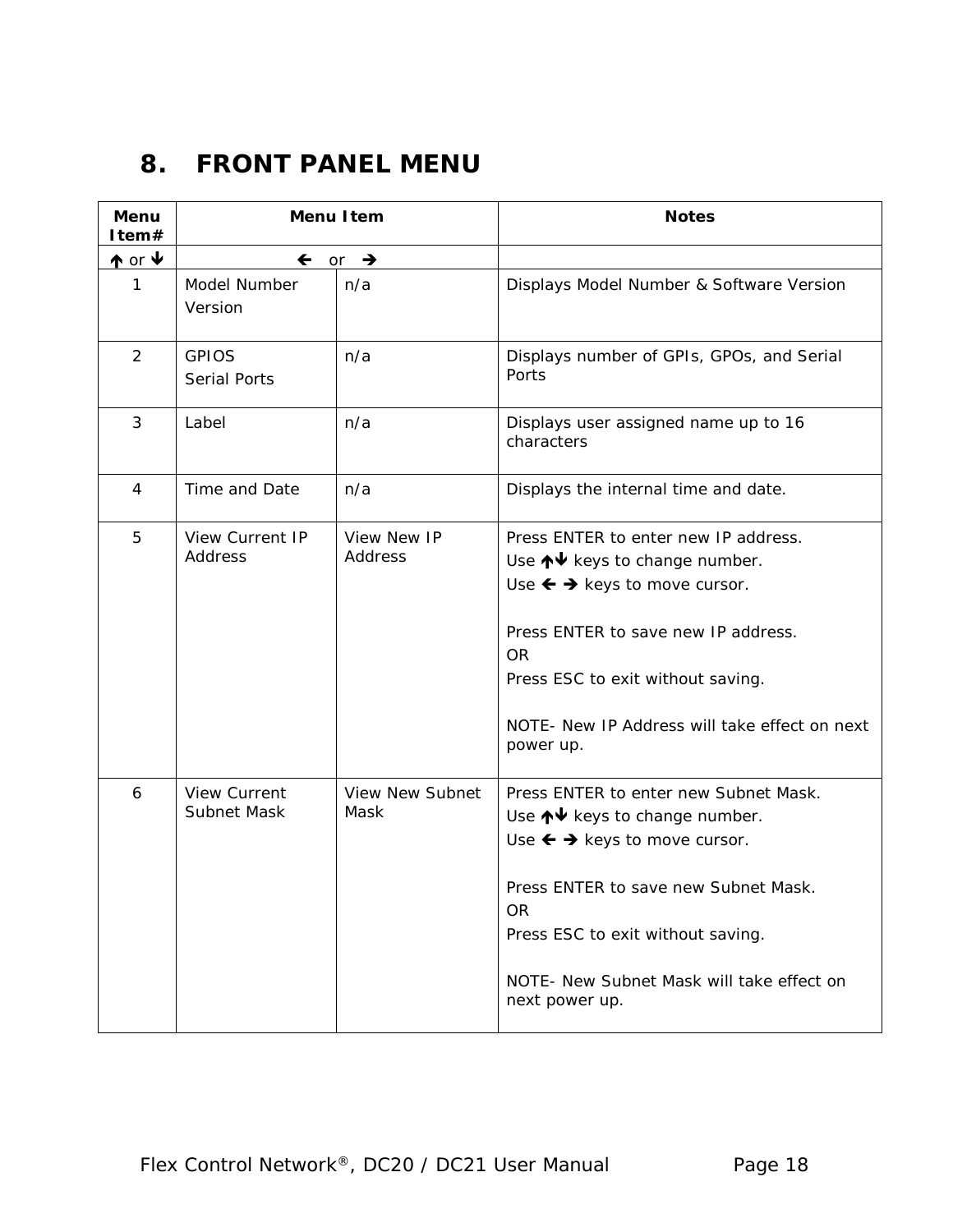| Menu<br>Item#   | <b>Menu Item</b>                                                      |                                                   | <b>Notes</b>                                                                                                                                                                                                                                                                                        |
|-----------------|-----------------------------------------------------------------------|---------------------------------------------------|-----------------------------------------------------------------------------------------------------------------------------------------------------------------------------------------------------------------------------------------------------------------------------------------------------|
| $\uparrow$ or ↓ |                                                                       | $\leftarrow$ or $\rightarrow$                     |                                                                                                                                                                                                                                                                                                     |
| 7               | <b>View Current</b><br>Gateway Address                                | <b>View New</b><br>Gateway Address                | Press ENTER to enter new Gateway Address.<br>Use $\bigwedge^{\mathbf{\downarrow}}$ keys to change number.<br>Use $\leftarrow \rightarrow$ keys to move cursor.<br>Press ENTER to save new Gateway Address.<br>0R                                                                                    |
|                 |                                                                       |                                                   | Press ESC to exit without saving.<br>NOTE- New Gateway Address will take effect<br>on next power up.                                                                                                                                                                                                |
| 8               | <b>Channel Status</b>                                                 | View Protocol and<br>channel label                | Displays channel 1-4 channel status and<br>timecode.                                                                                                                                                                                                                                                |
| 9               | <b>View Ethernet</b><br>Status:<br>10Mbs or 100Mbs<br>Link Up or Down | n/a                                               | Link status is updated automatically every<br>second.<br>Press ENTER to change Link Speed.<br>Use ↑↓ keys to select AUTO or 10Mbs.<br>Select AUTO to use highest available speed.<br>Select 10Mbs for long cable runs.<br>Press ENTER to save selection<br>OR.<br>Press ESC to exit without saving. |
| 10              | <b>GPI State</b><br>Snapshot                                          | View GPI bank<br>$1-8, 9-16, 17-24,$<br>$25 - 32$ | Displays GPI activity.                                                                                                                                                                                                                                                                              |
| 11              | View LTC and UB<br>data                                               | n/a                                               | Displays Timecode values and User Bits Data                                                                                                                                                                                                                                                         |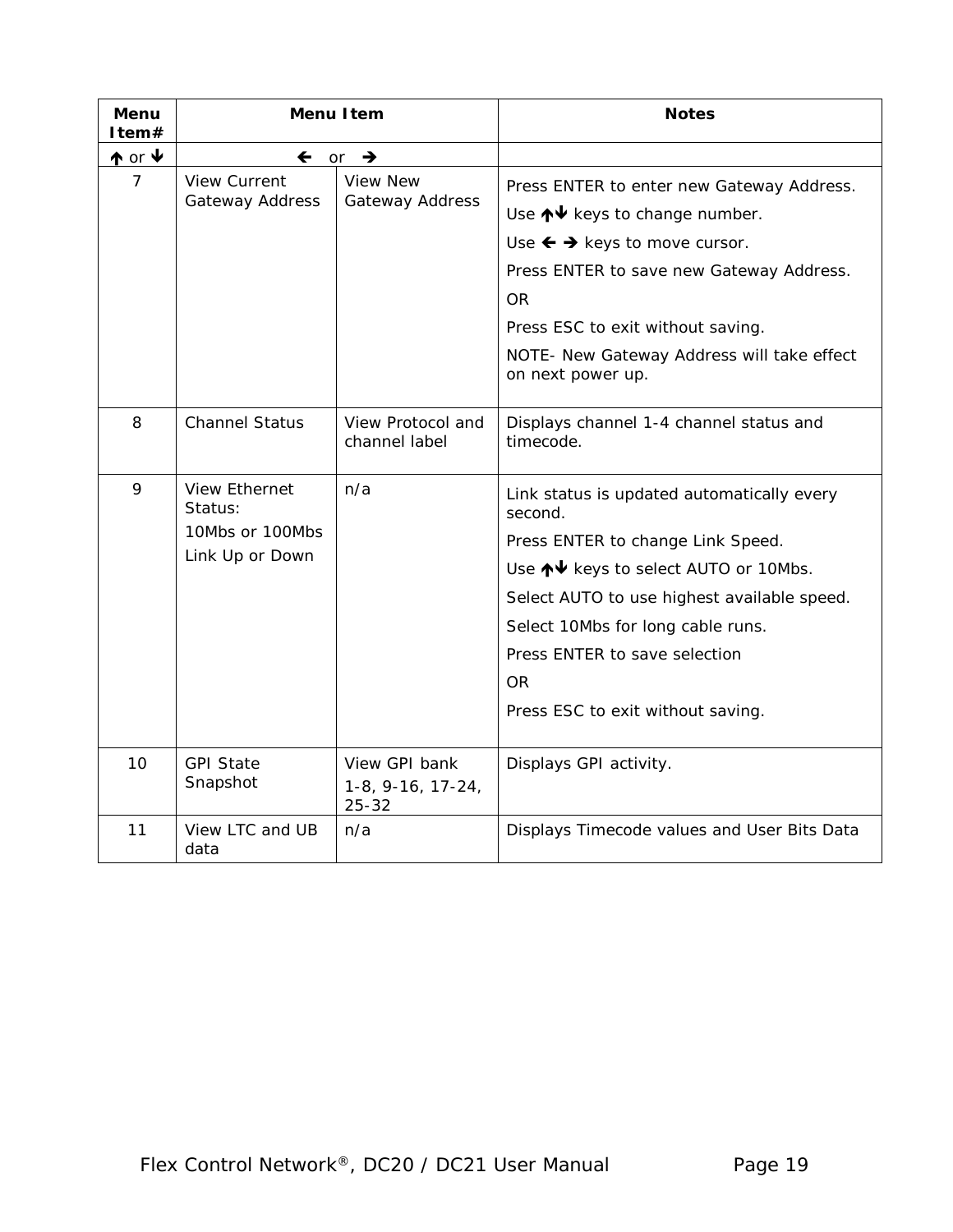### **9. FRONT PANEL DIAGNOSTICS**

From the front panel of the DC20, quickly view the current Ethernet status. Refer to Section [0,](#page-17-0) menu item #9.

On the front panel, use the  $\uparrow \bullet$  or  $\uparrow \bullet$  keys to step to the "View Ethernet Status" display on the front panel display.

The display will show the current link status:

10Mbs or 100Mbs

Link Up or Link Down

The link status display is updated automatically every second.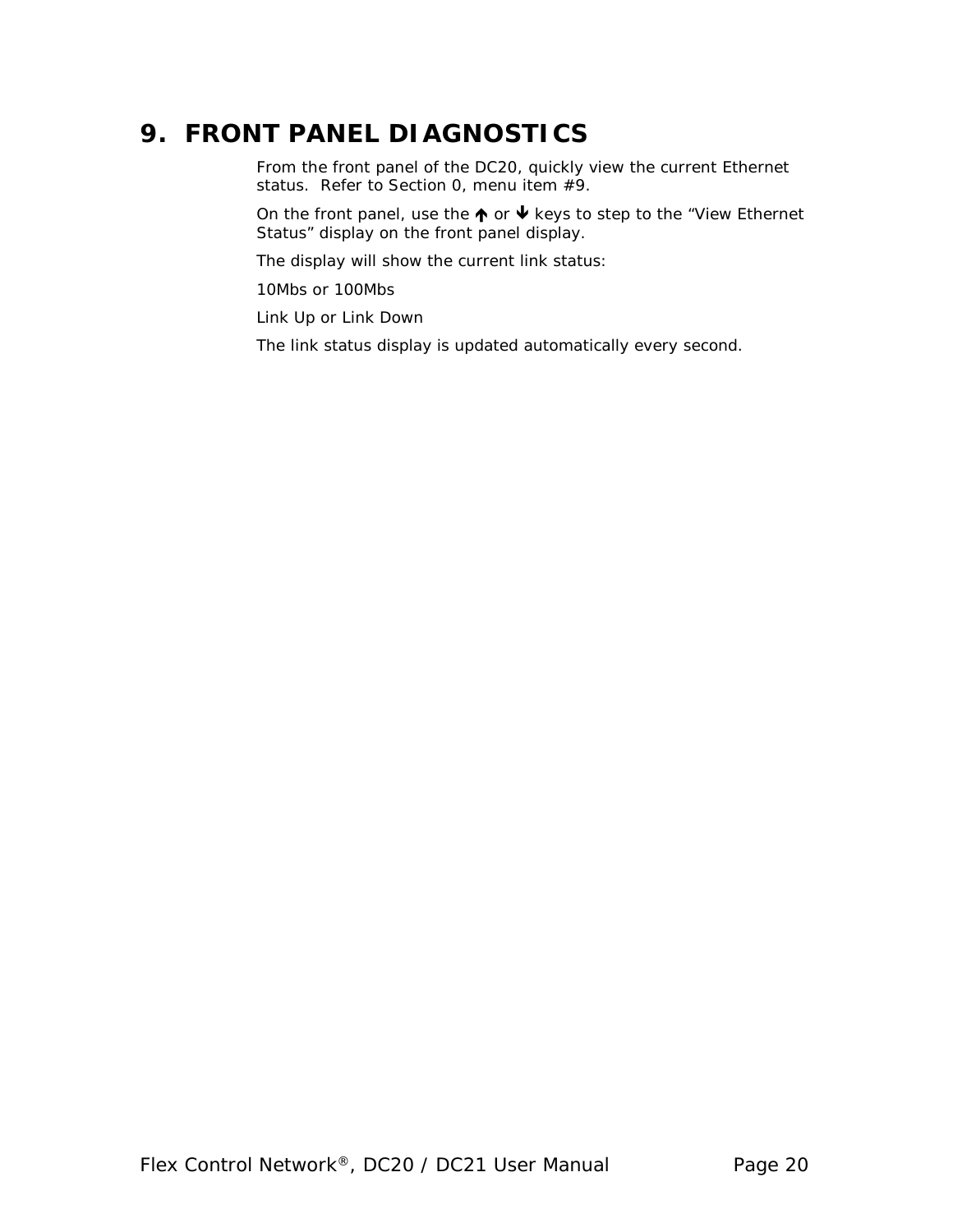### **10. SPECIFICATIONS**

Power: 100 VAC - 240 VAC power supply, Phihong PSAA60M, supplied with IEC connector

**Size:** 1RU: 1 3/4 inch x 19 inch x 8 1/2 inch (H.W.D.)

**Weight:** 7 lbs

**Front Panel Display:** 2 line x 16 character

**Front Panel Keyboard**: 8 keys with LEDs

|                                              | LTC: 3 pin Phoenix Connector<br>Balanced:        |                |                        |  |  |
|----------------------------------------------|--------------------------------------------------|----------------|------------------------|--|--|
|                                              | $Pin 1 = LTC HI$<br>Pin $2 =$ LTC LOW            |                |                        |  |  |
|                                              | Pin $3 = \text{Common/Shield}$                   |                |                        |  |  |
|                                              | Unbalanced:                                      |                |                        |  |  |
|                                              | $Pin 1 = LTC HI$                                 |                |                        |  |  |
|                                              | Pin $2 =$ Tie to Pin 3<br>$Pin 3 = Shield$       |                |                        |  |  |
|                                              | VGA Port: D15HDF connector                       |                |                        |  |  |
|                                              | $E - Net #1: RJ45$ Connector                     |                |                        |  |  |
| $E - Net #2$ : RJ45 Connector                |                                                  |                | Not Used               |  |  |
| USB #1: USB "A" socket Connector             |                                                  |                | Not Used               |  |  |
| USB #2: USB "A" socket Connector<br>Not Used |                                                  |                |                        |  |  |
|                                              | REF Video: BNC Connector, Female                 |                |                        |  |  |
|                                              | Power Connector: 9-Pin Male (D9M)                |                |                        |  |  |
|                                              | Pin $#$ Function                                 |                |                        |  |  |
| 1<br>$\overline{2}$                          | Not Connected<br>$+15-28V$                       |                |                        |  |  |
| 3                                            | Ground                                           |                |                        |  |  |
| 4                                            | Not Connected                                    |                |                        |  |  |
|                                              | Serial Port 1, 2, 3, 4: 9-Pin Female (D9F)       |                |                        |  |  |
|                                              | Pin $#$ Function                                 |                | Pin $#$ Function       |  |  |
| 1                                            | Frame Ground                                     | 6              | <b>Transmit Common</b> |  |  |
| $\overline{2}$                               | Receive A (-)                                    | $\overline{7}$ | Receive B $(+)$        |  |  |
| 3                                            | Transmit B $(+)$                                 | 8              | Transmit A (-)         |  |  |
| 4                                            | Receive Common                                   | 9              | Frame Ground           |  |  |
| 5                                            | Spare                                            |                |                        |  |  |
|                                              | RS232 Port: 9-Pin Female (D9F)<br>Pin # Function | Pin $#$        | <b>Function</b>        |  |  |
| 1                                            | <b>DCD</b>                                       |                | <b>DSR</b>             |  |  |
| 2                                            | Rxd                                              | 6<br>7         | <b>RTS</b>             |  |  |
| 3                                            | Txd                                              | 8              | <b>CTS</b>             |  |  |
| $\overline{\mathcal{A}}$                     | <b>DTR</b>                                       | 9              | RI                     |  |  |
| 5                                            | Ground                                           |                |                        |  |  |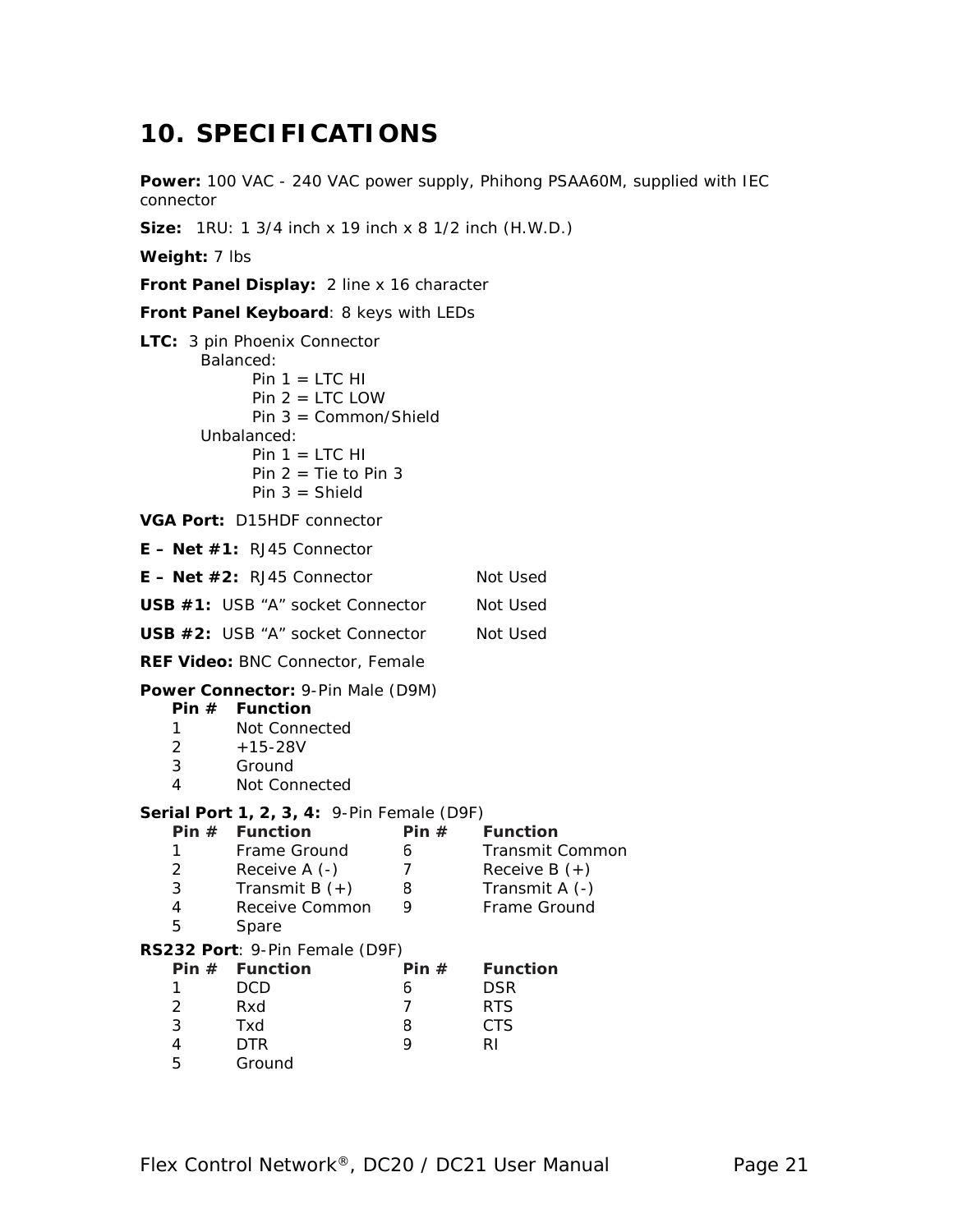### **GPIO CONNECTORS: (DC21 Only) GPI 1 – 16, GPI 17 – 32, GPO 1 – 16, GPO 17 - 32;** 4 x 37-Pin Female (D37F)

**GPI**: Opto Isolated Input. GPI source must provide power to turn on optoisolator.

GPI Opto-isolator Input: 5V - 12 V input voltage 24V use external resistor =  $680 - 820$  ohm 20ma MAXIMUM CURRENT



Specification for GPI input:

1. Voltage: (Internal resistor only)

+3.3V minimum

+5V typical

+6V maximum

2. Current: (Internal resistor only) 5mA minimum

10mA typical

15mA maximum

For typical 10mA current, if external voltage is higher than +5V, a series resistor is required:  $Rext = (Vext - 4.5) / 0.01$  $Vext = +9V$  =>  $Rext = 450$  Ohms  $Vext = +12V = Rext = 750$  Ohms  $Vext = +24V = Rext = 1950$  Ohms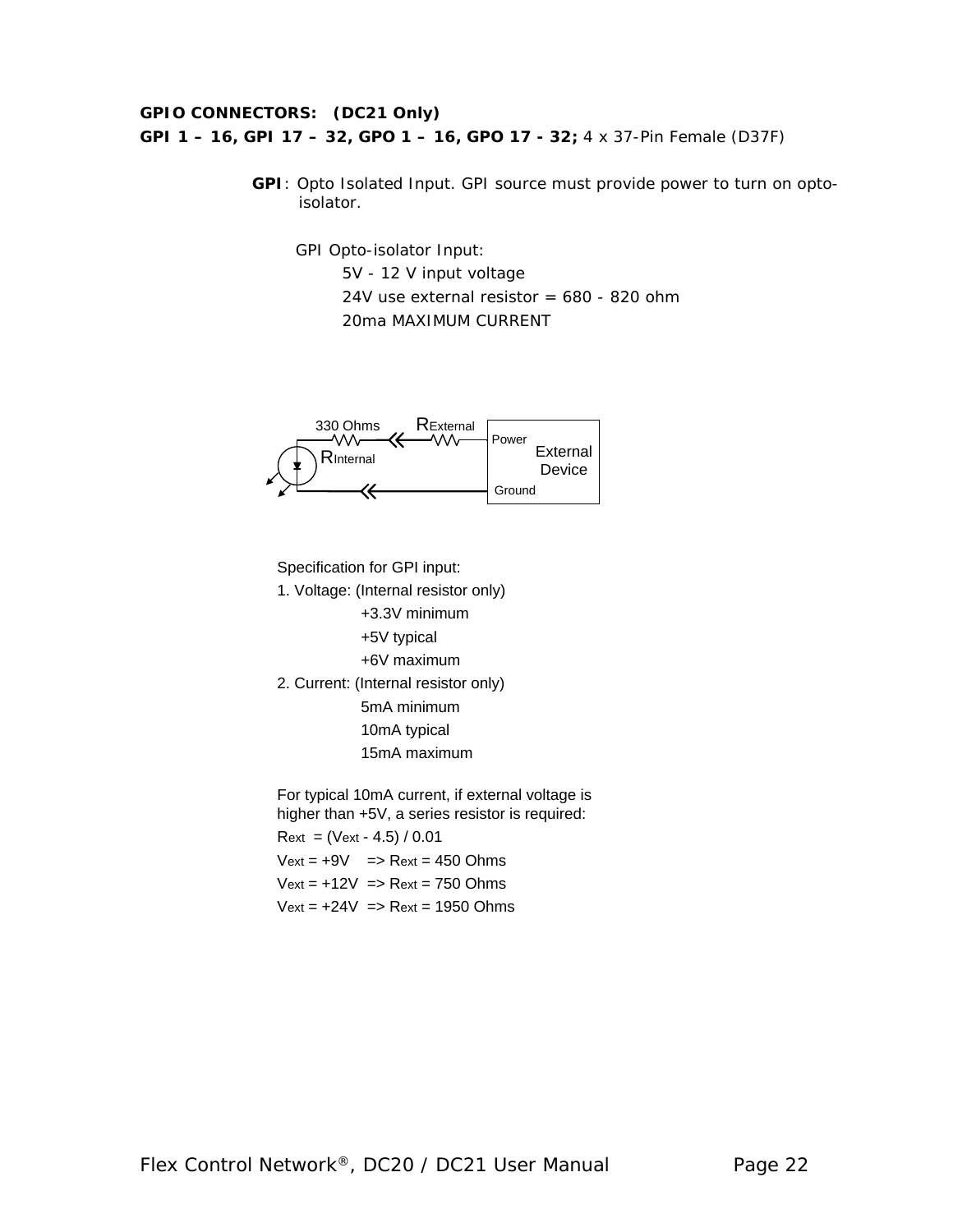| Pin $#$ | <b>Function</b>          | Pin $#$ | <b>Function</b>         |
|---------|--------------------------|---------|-------------------------|
| 1       | Ground                   | 20      | Ground                  |
| 2       | GPI #1 Anode<br>$(+)$    | 21      | GPI $#1$ Cathode $(-)$  |
| 3       | GPI #2 Anode<br>$(+)$    | 22      | GPI $#2$ Cathode $(-)$  |
| 4       | GPI $#3$ Anode<br>$(+)$  | 23      | GPI $#3$ Cathode $(-)$  |
| 5       | GPI #4 Anode<br>$(+)$    | 24      | GPI $#4$ Cathode $(-)$  |
| 6       | $(+)$<br>GPI #5 Anode    | 25      | GPI $#5$ Cathode $(-)$  |
| 7       | GPI #6 Anode<br>$(+)$    | 26      | GPI $#6$ Cathode $(-)$  |
| 8       | GPI $#7$ Anode<br>$(+)$  | 27      | GPI $#7$ Cathode $(-)$  |
| 9       | GPI #8 Anode<br>$(+)$    | 28      | GPI $#8$ Cathode $(-)$  |
| 10      | Ground                   | 29      | Ground                  |
| 11      | GPI #9 Anode<br>$(+)$    | 30      | GPI $#9$ Cathode $(-)$  |
| 12      | GPI #10 Anode<br>$(+)$   | 31      | GPI $#10$ Cathode $(-)$ |
| 13      | GPI #11 Anode<br>$(+)$   | 32      | GPI $#11$ Cathode $(-)$ |
| 14      | GPI $#12$ Anode<br>$(+)$ | 33      | GPI $#12$ Cathode $(-)$ |
| 15      | GPI #13 Anode<br>$(+)$   | 34      | GPI $#13$ Cathode $(-)$ |
| 16      | $(+)$<br>GPI $#14$ Anode | 35      | GPI $#14$ Cathode $(-)$ |
| 17      | $(+)$<br>GPI $#15$ Anode | 36      | GPI $#15$ Cathode $(-)$ |
| 18      | $(+)$<br>GPI $#16$ Anode | 37      | GPI $#16$ Cathode $(-)$ |
| 19      | Ground                   |         |                         |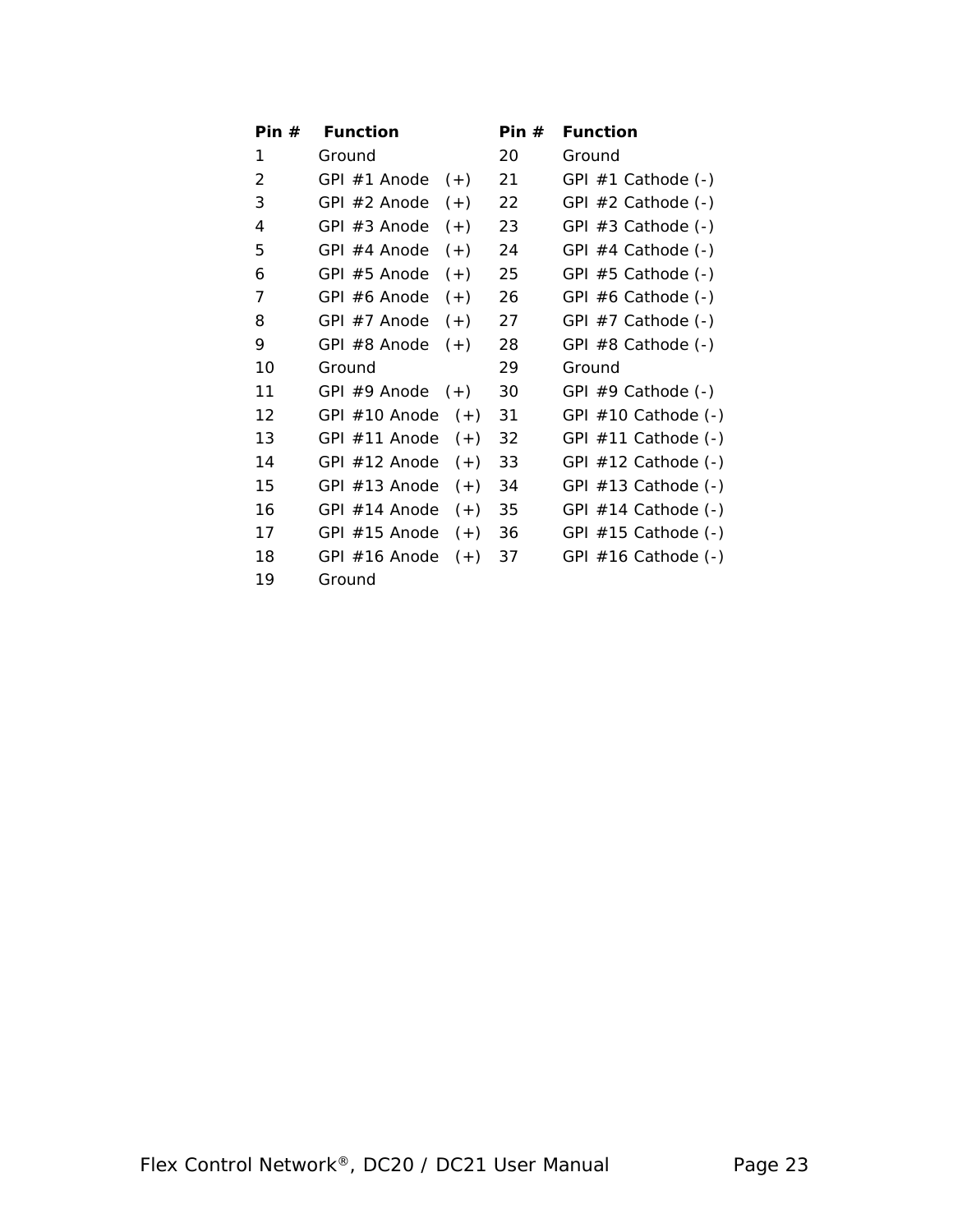**GPO**: Relay Contact Closure Output. "Dry" contact closure.

GPO Relay Contacts:

0.5 A @ 125VAC 1.0 A @ 24VDC 1.0 A MAXIMUM CURRENT

| Pin $#$ | <b>Function</b> | Pin $#$ | <b>Function</b>      |
|---------|-----------------|---------|----------------------|
| 1       | Common Bus      | 20      | Ground               |
| 2       | GPO $#1$ N.O.   | 21      | GPO #1 Relay Common  |
| 3       | GPO $#2$ N.O.   | 22      | GPO #2 Relay Common  |
| 4       | GPO $#3$ N.O.   | 23      | GPO #3 Relay Common  |
| 5       | GPO $#4$ N.O.   | 24      | GPO #4 Relay Common  |
| 6       | GPO $#5$ N.O.   | 25      | GPO #5 Relay Common  |
| 7       | GPO $#6$ N.O.   | 26      | GPO #6 Relay Common  |
| 8       | GPO $#7$ N.O.   | 27      | GPO #7 Relay Common  |
| 9       | GPO #8 N.O.     | 28      | GPO #8 Relay Common  |
| 10      | Common Bus      | 29      | Ground               |
| 11      | GPO $#9$ N.O.   | 30      | GPO #9 Relay Common  |
| 12      | GPO #10 N.O.    | 31      | GPO #10 Relay Common |
| 13      | GPO $#11$ N.O.  | 32      | GPO #11 Relay Common |
| 14      | GPO #12 N.O.    | 33      | GPO #12 Relay Common |
| 15      | GPO #13 N.O.    | 34      | GPO #13 Relay Common |
| 16      | GPO $#14$ N.O.  | 35      | GPO #14 Relay Common |
| 17      | GPO #15 N.O.    | 36      | GPO #15 Relay Common |
| 18      | GPO $#16$ N.O.  | 37      | GPO #16 Relay Common |
| 19      | Common Bus      |         |                      |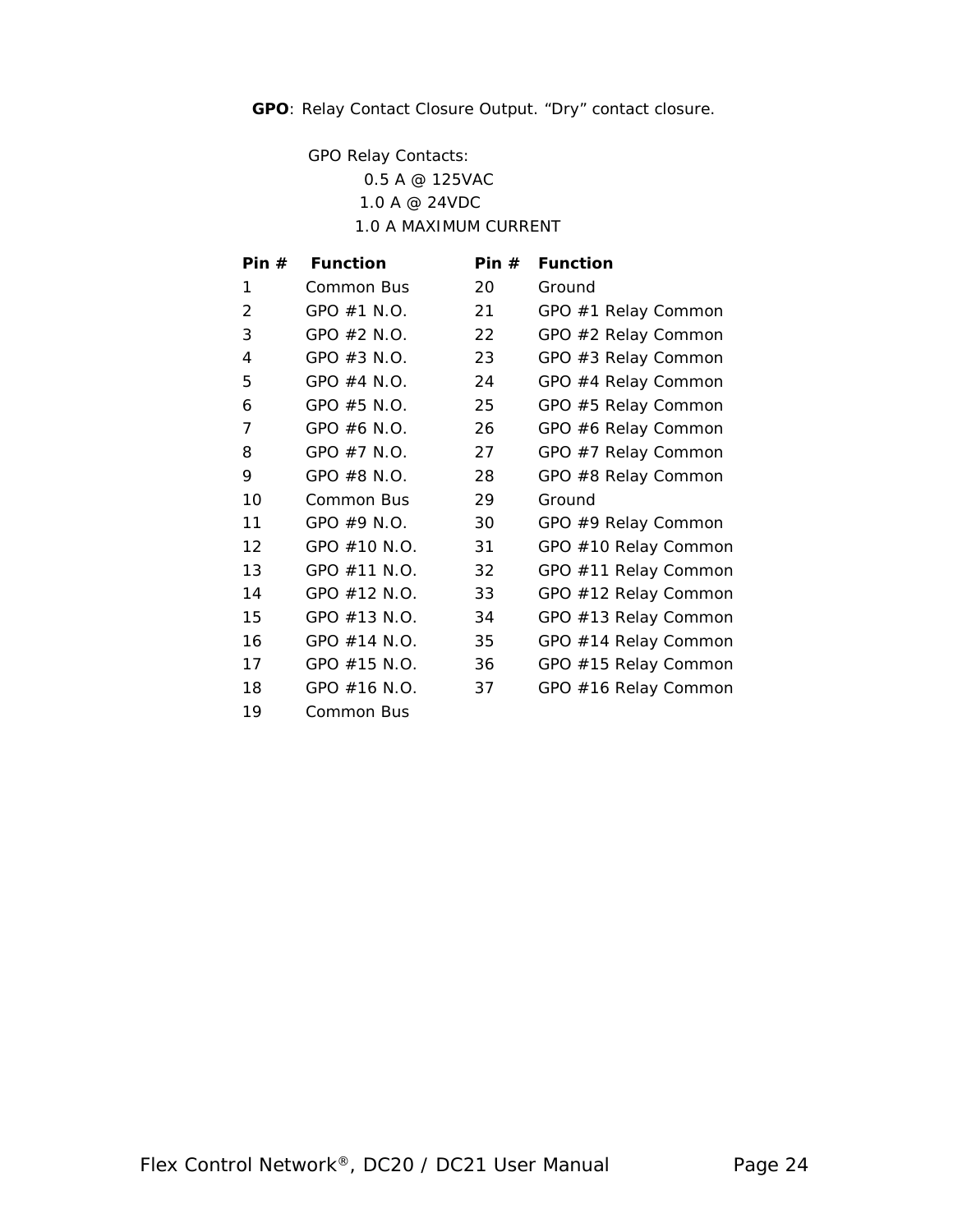### **11.CONFIGURE GPIS FOR DRY/WET OPERATION**

GPIs are set to Dry operation by default. The GPIs may be set for Wet mode using either a GTP-32 Breakout Panel or using jumpers within the GTP-32. To configure the jumpers inside the GTP-32:

- 1) Power down the GTP-32.
- 2) Using a Phillips screwdriver, remove the top cover from the GTP-32. To do so, you will need to remove the screws from each side of the unit, 2 from the rear, and 1 from the center of the front of the unit.

For SN# 502207 and above the front panel screw has been replaced with a push rivet.



Click-Lock Shank—Place in the hole and press the head. When you hear a snap, the shaft has expanded and the rivet is secured. Pry to remove.

- 3) The GPIO card is on the far right hand side of the unit (if facing the front panel), behind the GPIO connectors.
- 4) The jumpers for the GPIs are directly behind the GPI connectors, labeled J7 through J38. Each set of jumpers for a GPI consists of 4 pins. See the table below for which GPI corresponds to which jumpers.

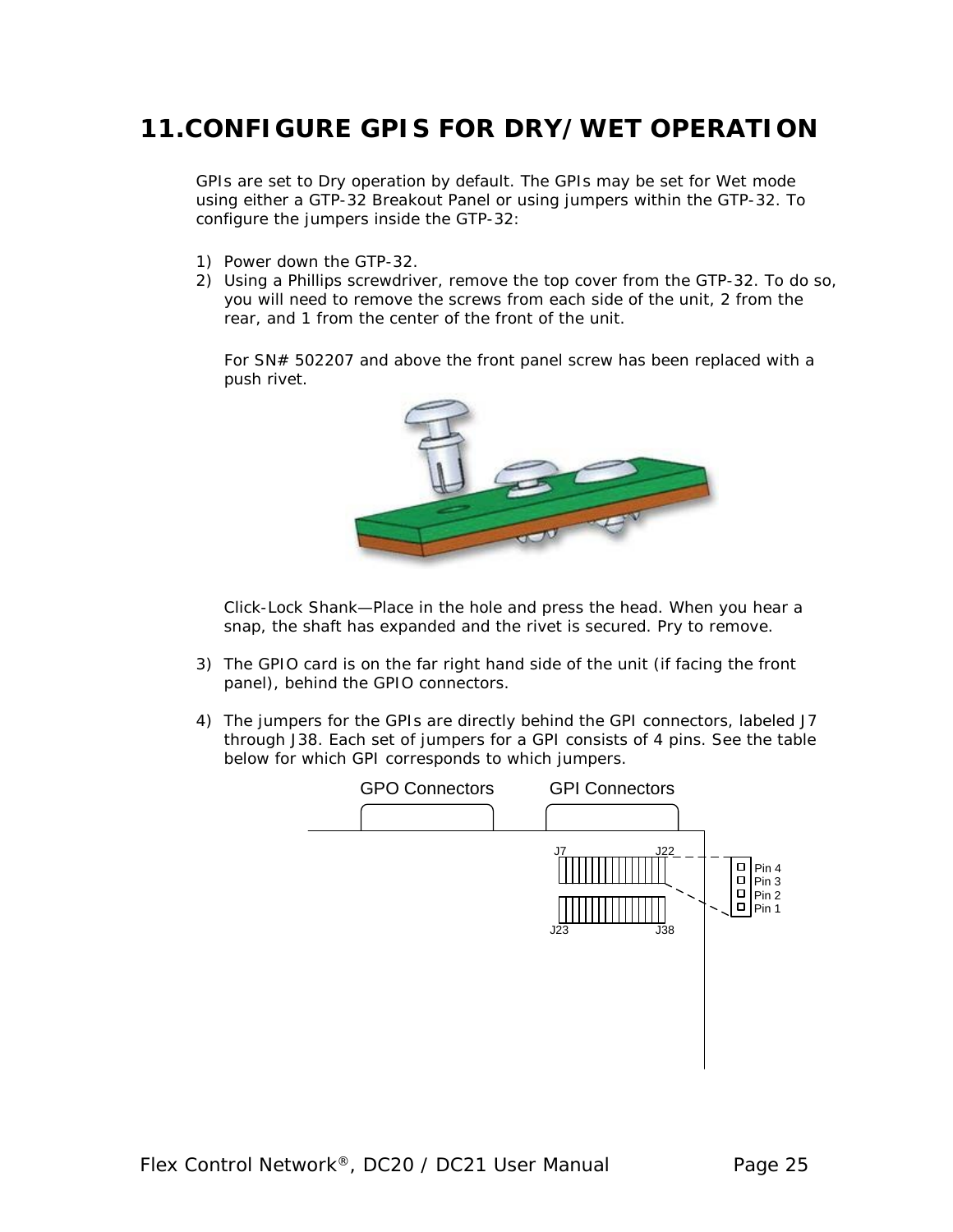- 5) For Dry operation, set one jumper across pins 2 and 3. Hang the second jumper off of pin 1.
- 6) For Wet operation, set one jumper across pin 1 and 2. Set the second jumper across pins 3 and 4.
- 7) Once all necessary changes to the jumpers have been made, replace the top cover and screws on the GTP-32.

| <b>GPI</b> | <u>Jumper</u> |
|------------|---------------|
| 1          | J7            |
| 2          | J8            |
| 3          | J9            |
| 4          | J10           |
| 5          | J11           |
| 6          | J12           |
| 7          | J13           |
| 8          | J14           |
| 9          | J15           |
| 10         | J16           |
| 11         | J17           |
| 12         | J18           |
| 13         | J19           |
| 14         | <u>J20</u>    |
| 15         | J21           |
| 16         | J22           |
| 17         | J23           |
| 18         | J24           |
| 19         | J25           |
| 20         | <b>J26</b>    |
| 21         | J27           |
| <u>22</u>  | <b>J28</b>    |
| 23         | J29           |
| 24         | <b>J30</b>    |
| 25         | <b>J31</b>    |
| 26         | J32           |
| 27         | <b>J33</b>    |
| 28         | J34           |
| 29         | <b>J35</b>    |
| 30         | J36           |
| 31         | <b>J37</b>    |
| 32         | J38           |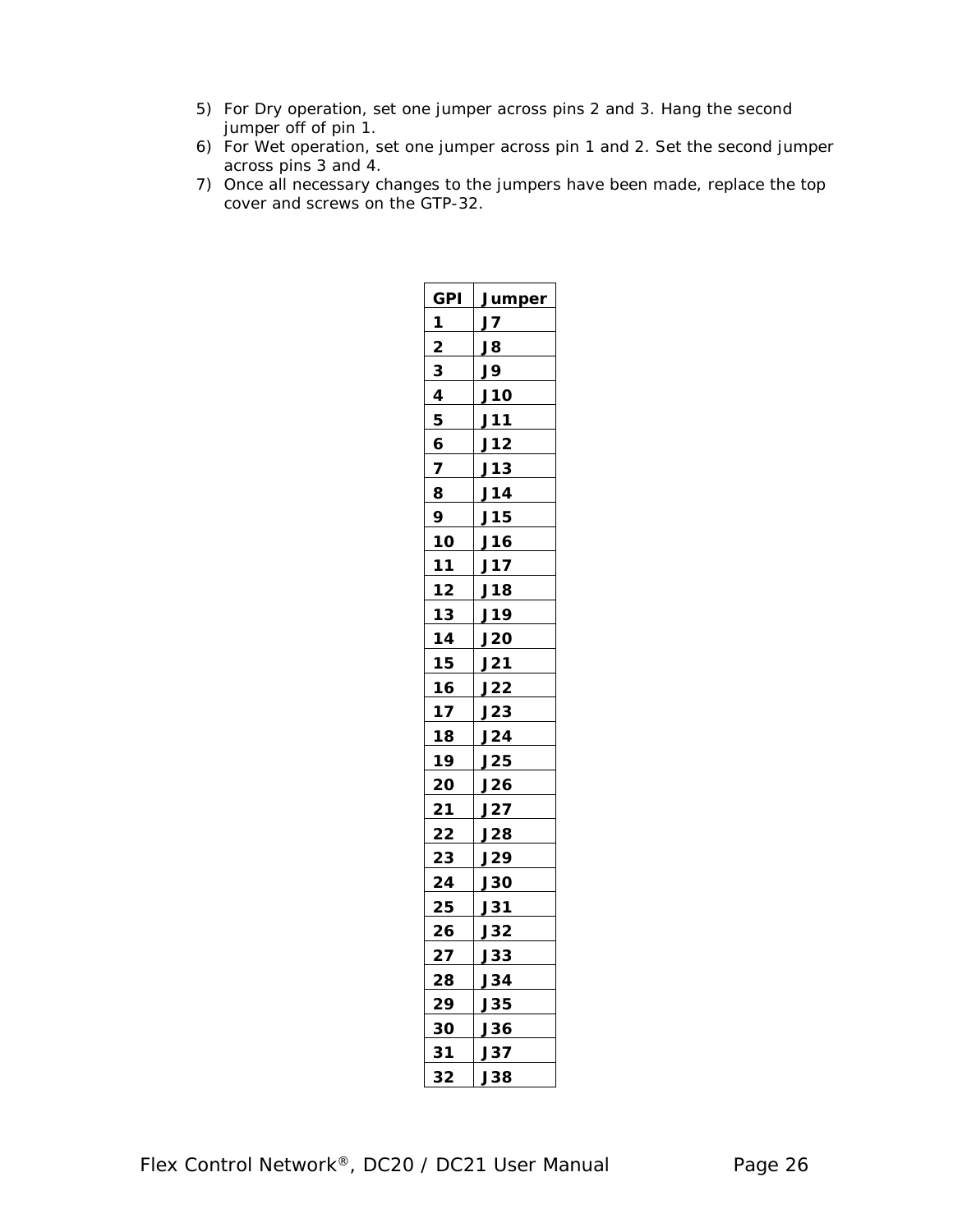#### **GTP/DC GPI Configured for Dry Operation**

#### **GPI Connector**



#### **GTP/DC GPI Configured for Wet Operation**

#### **GPI Connector**



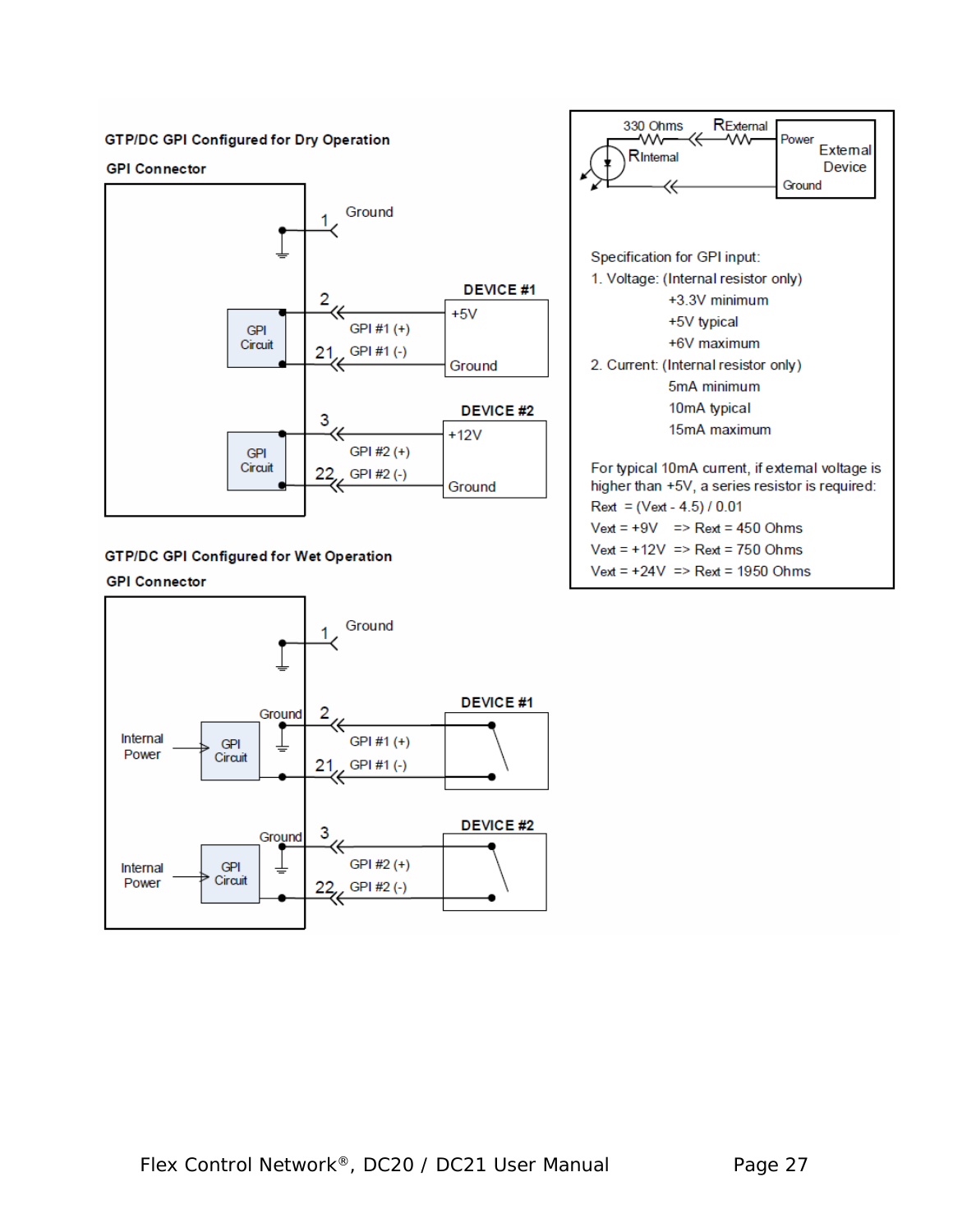### **12.CONFIGURE GPOS FOR DRY/WET OPERATION**

Note: Signal connected to Common Bus is isolated from GTP/DC electronics & power supply.

#### **NOTE:**

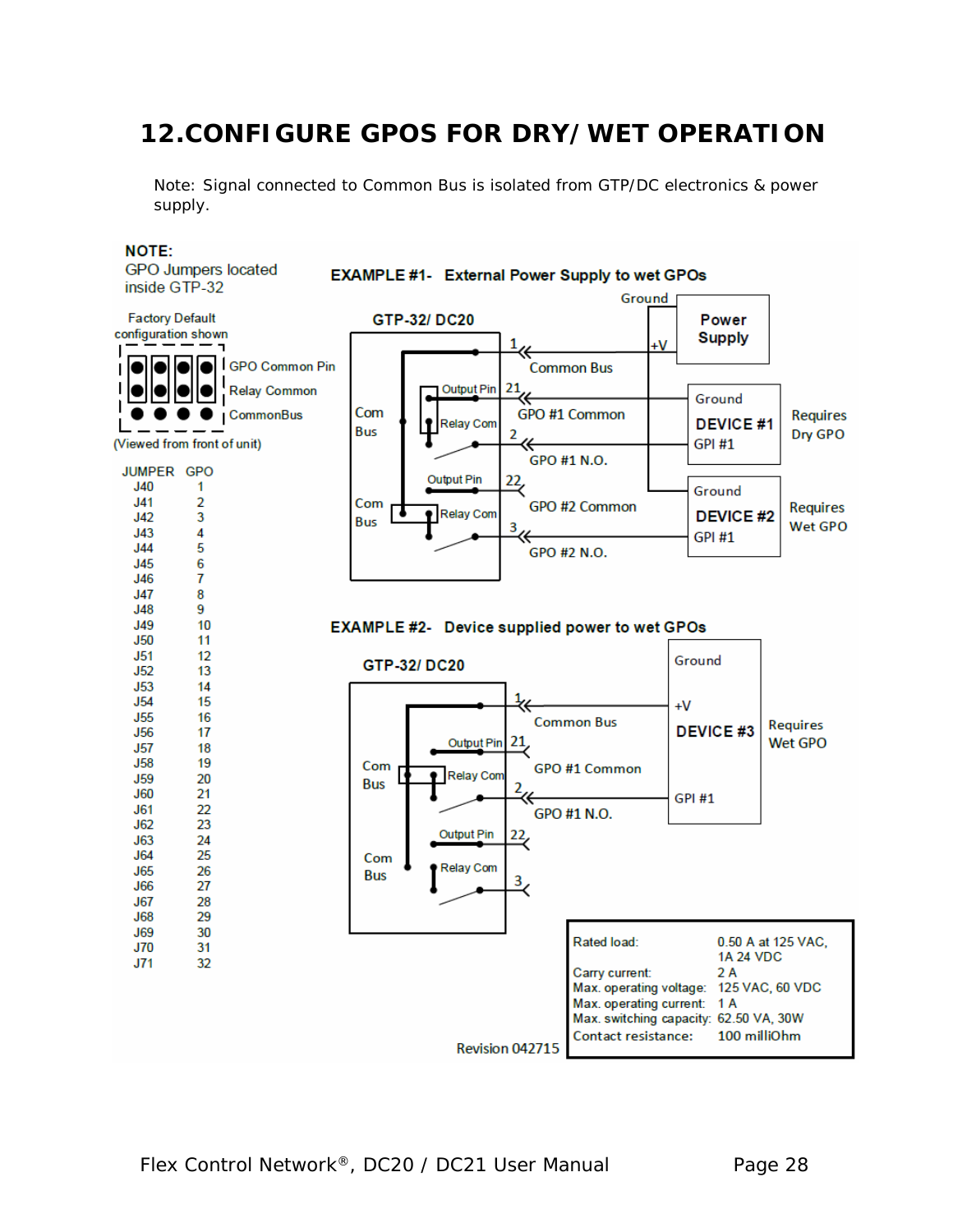### **13. FRONT & REAR VIEWS**



Rear View